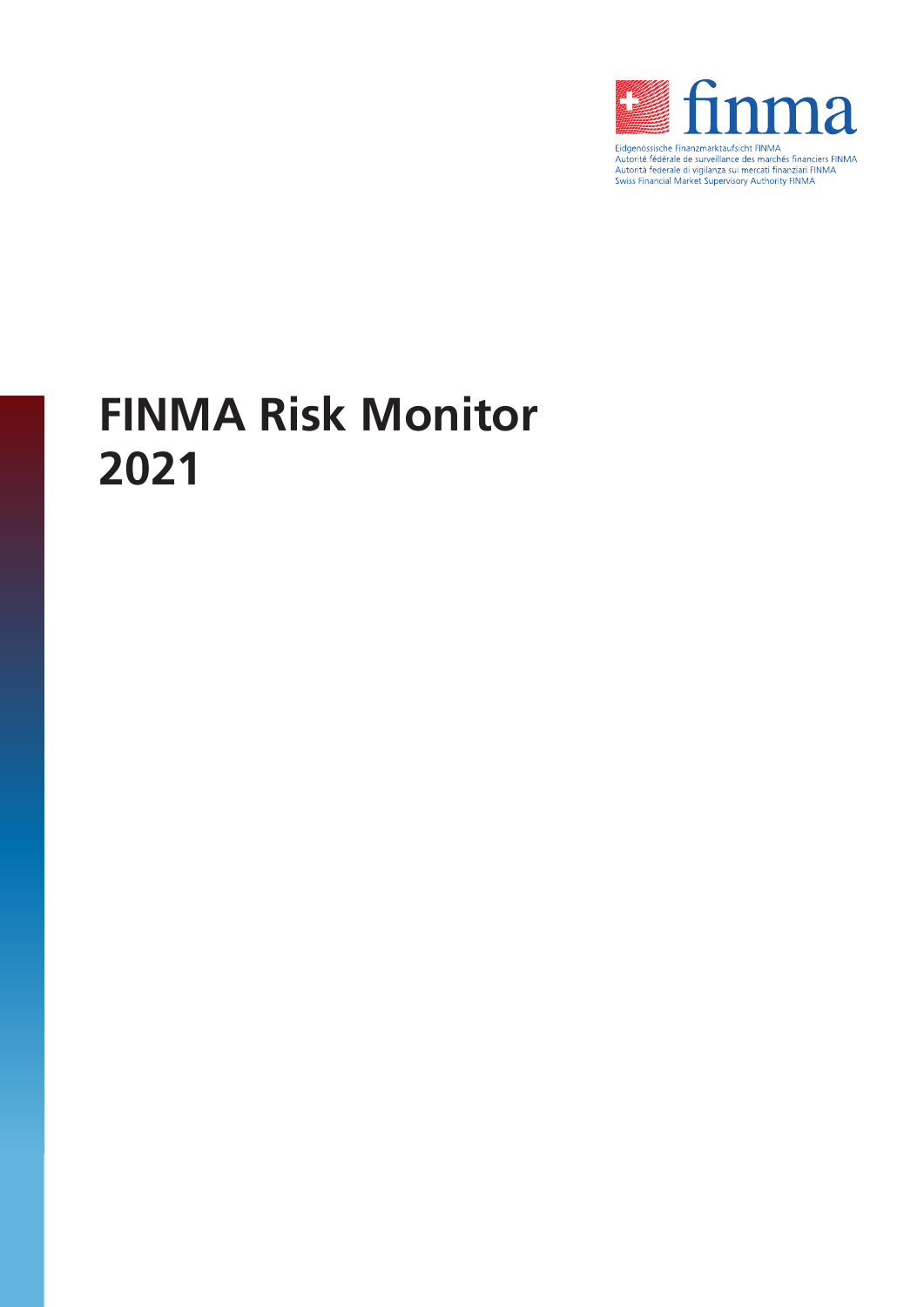# **Contents**

# **[Monitoring risk: central to forward-looking](#page-2-0)  [oversight of the financial markets](#page-2-0)**

**[Coronavirus pandemic](#page-2-0)**

### **[Principal risks](#page-4-0)**

- **5 [Low interest rate environment](#page-4-0)**  $(\rightarrow)$
- **[Correction in the real estate and mortgage market](#page-6-0) (**↑**)**
- **[Defaults or adjustments to corporate loans or bonds abroad](#page-8-0) (**→**)**
- **11 [Cyber risks](#page-10-0)**  $(\rightarrow)$
- **[Money laundering \(](#page-12-0)**→**)**
- **[Market access \(](#page-13-0)**→**)**
- **Discontinuation of LIBOR [\(now removed from list of principal risks\)](#page-14-0)**

## **[FINMA's supervisory focus](#page-16-0)**

#### **[Longer-term trends and risks](#page-18-0)**

- **[Climate risks and greenwashing risk](#page-18-0)**
- **[Abbreviations](#page-20-0)**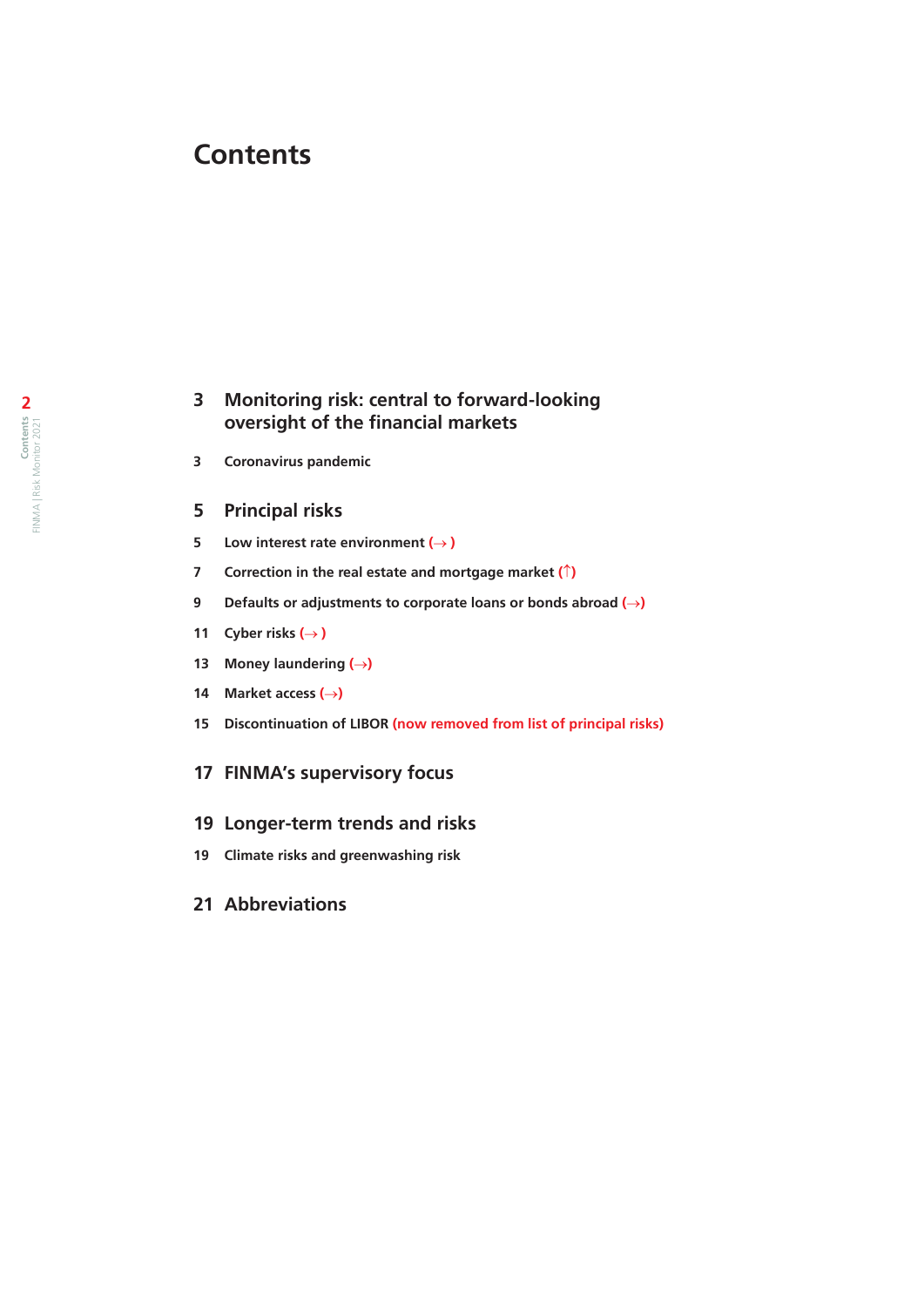# <span id="page-2-0"></span>**Monitoring risk: central to forward-looking oversight of the financial markets**

The Swiss Financial Market Supervisory Authority FINMA is an independent public supervisory authority with the legal mandate to protect investors, creditors and policyholders and ensure the proper functioning of the financial markets. It thereby contributes to enhancing the reputation, competitiveness and future sustainability of the Swiss financial centre.

The main focus of FINMA's work is the supervision of the financial sector. This is designed to ensure that the supervised financial institutions remain stable and successful going forward, given the possible risks they are facing. Assessing the risk position of individual supervised institutions is therefore a critical part of FINMA's supervisory activity. This makes its supervisory focus essentially forward-looking.

FINMA is publishing a Risk Monitor for the third time. This will create additional transparency both for supervised institutions and the wider public about how it fulfils its statutory responsibilities.

The Risk Monitor provides an overview of what FINMA believes are the most important risks currently facing supervised institutions over a time horizon of up to three years. Arrows indicate how these risks have trended since the last Risk Monitor. The Risk Monitor also describes the focus of FINMA's supervisory activity on the basis of prevailing risks. In addition, it contains an update on climate risks, which were explored in detail in the 2019 Risk Monitor based on longer-term trends and risks, with an additional focus here on the issue of "greenwashing".

Six of the seven principal risks cited in last year's Risk Monitor remain the same: the persistently low interest rate environment, a possible correction in the real estate and mortgage market, defaults or corrections in connection with corporate loans and bonds abroad, cyberattacks, money laundering and increased impediments to cross-border market access. The seventh principal risk from last year's Risk Monitor was a disorderly exit from the era of LIBOR reference rates. On the basis of progress made by supervisory entities, this risk has now been downgraded and is no longer considered a principal risk. It is therefore highlighted for a final time in this issue of Risk Monitor without the associated future measures.

#### **Coronavirus pandemic**

The financial markets remain heavily influenced by expansionary monetary policy on the part of central banks, which was relaxed even further to combat the consequences of the coronavirus pandemic, as well as by further support measures for the economy. Existing economic imbalances – such as the growing debt of companies and governments alike, and dependency on economic and monetary policy measures – have increased further as a result of the pandemic. The level of vulnerability and the risk of abrupt corrections to these imbalances therefore remain high. The coronavirus pandemic has had an impact on all six principal risks in the Risk Monitor.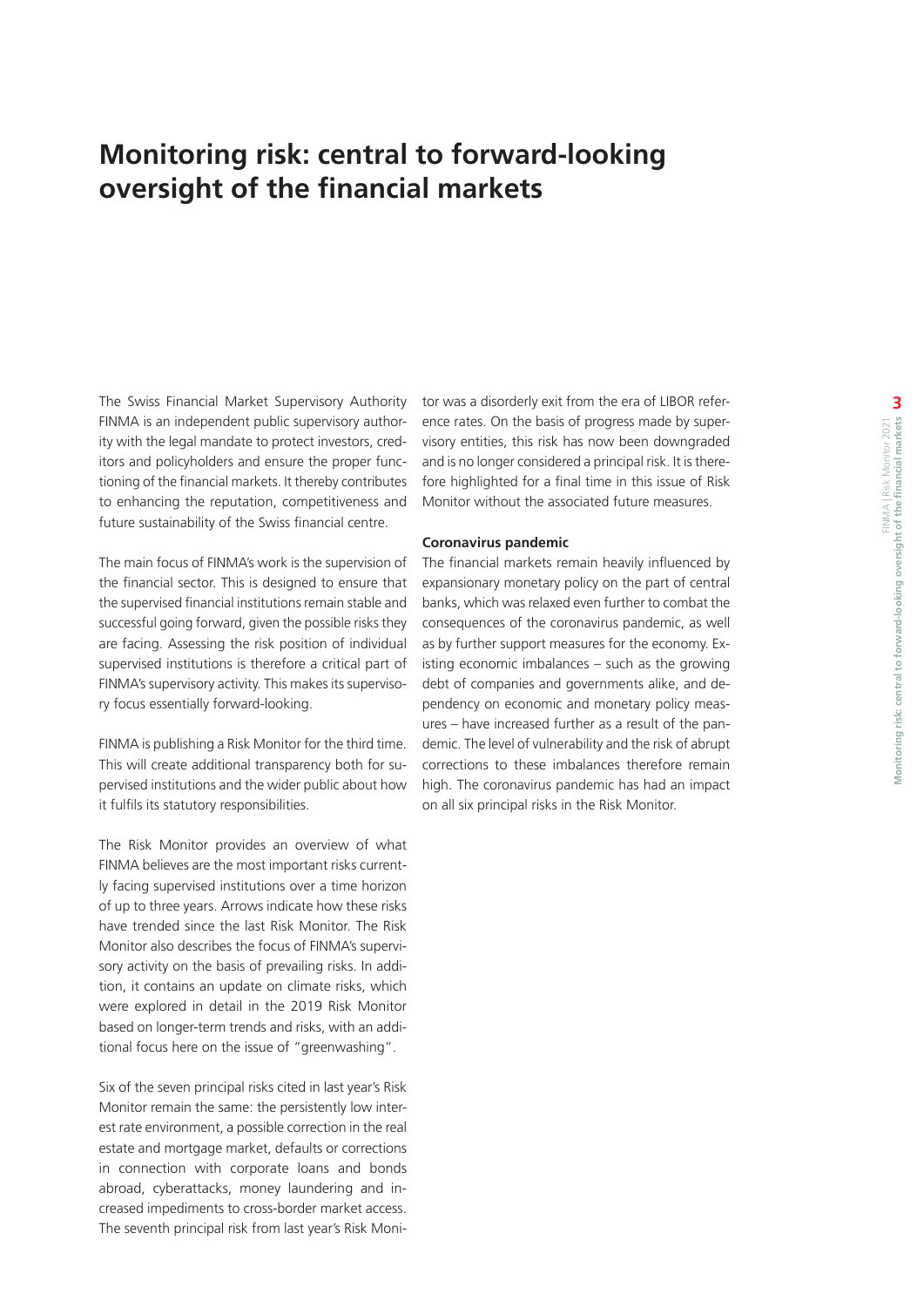# **Note**

The risks referred to above and the focal points of FINMA's supervisory activity are not an exhaustive list. Other risks not cited may also be (or become) very significant. This Risk Monitor is expressly not intended as a basis for investment decisions. Moreover, it should be emphasised that the occurrence of extreme events ("tail risks") is always possible, including in connection with risks that FINMA has categorised as fairly modest and therefore not included in the Risk Monitor.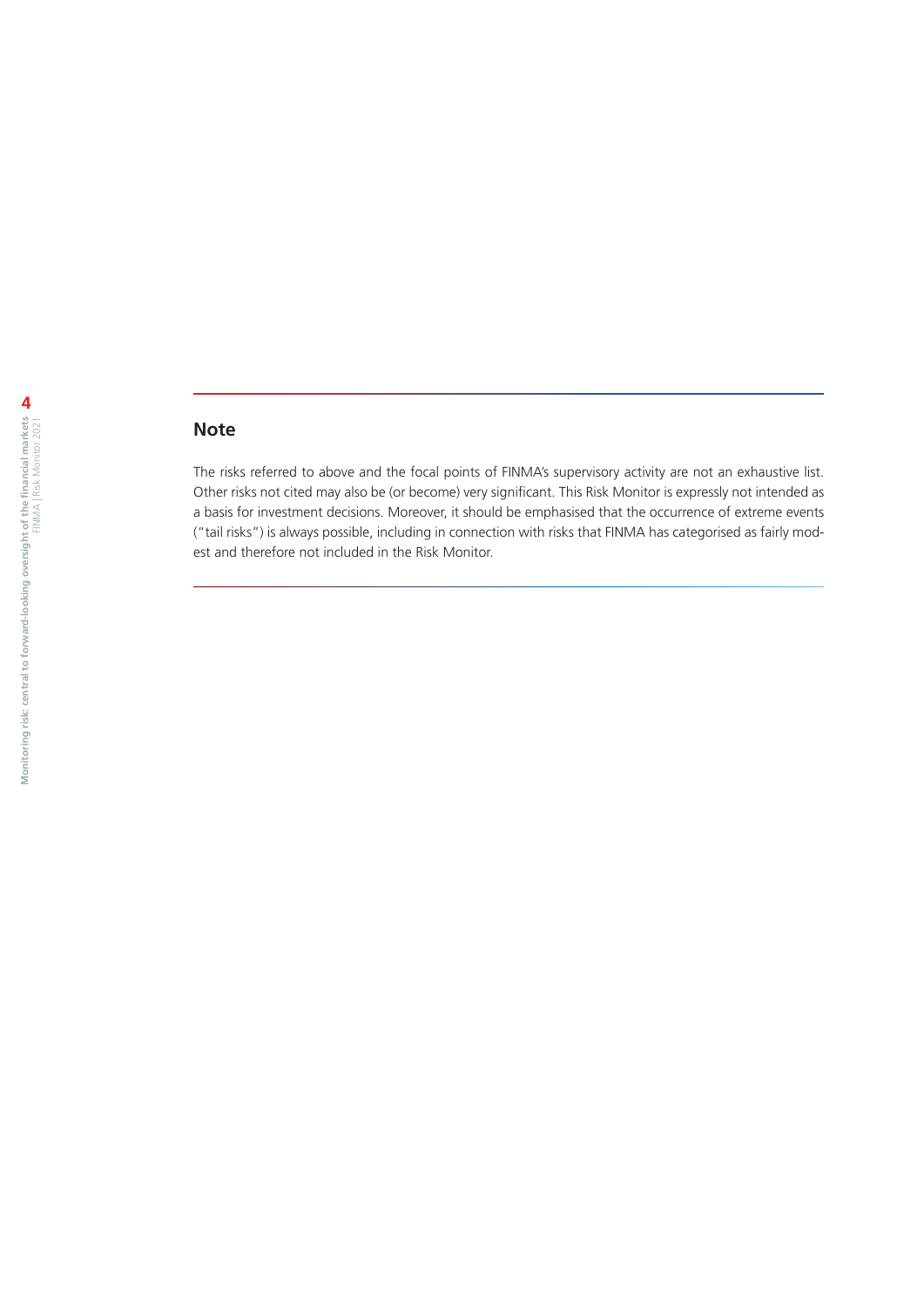# <span id="page-4-0"></span>**Principal risks**

FINMA takes a risk-based approach to supervision. The intensity of its supervision is dictated firstly by the risk posed by each financial market participant, and secondly by the primary risks apparent in the current environment. This section discusses the six principal risks identified by FINMA for its supervised institutions and the Swiss financial centre over a time horizon of up to three years. The greatest change in risks compared to the last issue of the Risk Monitor relates to LIBOR, which will cease to be published for Swiss francs and euros at the end of 2021. FINMA no longer considers this issue to be a principal risk due to the progress made by financial institutions in preparing for replacement reference rates. The arrows in the section headings indicate changes compared to last year's issue of the FINMA Risk Monitor: The risk has increased (↑), remained the same  $(\rightarrow)$ . declined  $(\downarrow)$  or no longer appears in the listing of principal risks (has been removed from the list of principal risks altogether).

#### **Low interest rate environment (**→ **)**

*Persistently low interest rates in Switzerland and the main currency regions are adversely affecting the profitability of supervised institutions. This situation increases the risk of price bubbles in various asset classes and the risk of a sudden correction, with the potential to call certain business models into question in the medium term. Moreover, the low interest rate environment may obscure investors' assessment of potential risks – a problem further exacerbated by the ongoing coronavirus pandemic. FINMA is therefore continuing to pay close attention to the associated risks.*

Negative interest rates have been a feature of the Swiss money market for more than a decade. For many years now, almost the entire Swiss franc yield curve has languished in negative territory, as is apparent from the two graphs below. The graphs also show that long-term interest rates in Switzerland are

#### **Government bond yield curves**



As at 30 September 2020, in % p.a.

Source: Refinitiv Datastream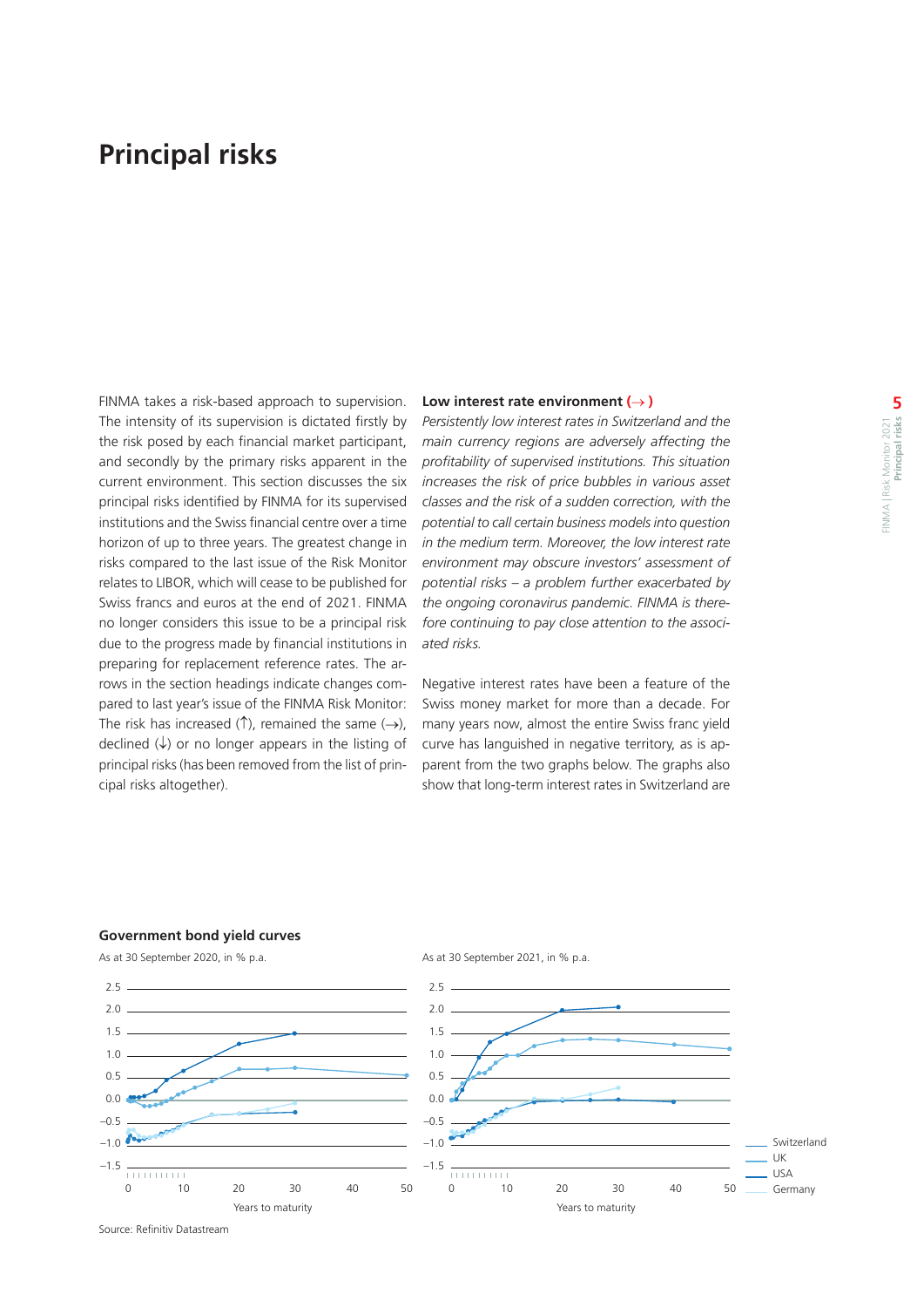lower than in other currency areas. An upward movement has been apparent in yield curves since February 2021, but these curves remain at very low levels.

The potential consequences of the low interest rate 3. Distorted perception of risks: Low interest rates environment affect four areas in particular:

- 1. Profitability and business models: A persistently low interest rate environment with negative real interest rates and a flat yield curve could squeeze the banks' profitability due to the erosion of net interest margins, or prompt them to take on excessive risks. Indeed, a number of banks are increasingly attempting to reduce their dependency on the lending business. However, the more frequent response to this problem is the increased use of hedging instruments to stabilise net interest rates. Life insurers are also affected - on the one hand because policies taken out in the past contain significant interest rate guarantees that are becoming increasingly difficult to honour; and on the other hand, because acquiring profitable new business is increasingly onerous. If interest rates were to stagnate at their current low levels for a long time, this would remain a risk for certain business models. Financial institutions will increasingly be forced to reduce their costs or seek economies of scale, either individually or through consolidation. Moreover, there is a danger that such measures will not be sufficient, or that the corresponding strategic decisions will not be taken in time.
- 2. Customer behaviour: The longer the low interest rate environment persists, the greater the probability that the banks will be inclined to pass negative rates on to broader segments of their client base, or adjust their fee models accordingly. The likelihood of customers resorting to evasive measures – including migration to the FinTech and BigTech sectors – looks set to increase as a result. These alternative sectors may try to tempt customers with products that offer a more attrac-

tive service or higher returns than bank deposits. In such a scenario, the banks would see a stable source of refinancing erode. That said, customer behaviour remains a difficult thing to predict.

- distort the perception of risk on the part of financial market participants. The risk premium for a product may be perceived as relatively low by investors or the banks, even though the underlying risk is actually significant in reality. This can result in misplaced incentives as well as asset price bubbles as investors chase higher returns. An abrupt rise in interest rates could lead to higher volatility and losses, with the corresponding consequences for investors and financial institutions alike. The latter must counteract this risk, primarily through adequate risk management, sufficient capital and proper client disclosure.
- 4. Misselling: Misselling denotes the practice of deliberately misleading customers when presenting a financial product or financial service during the advisory process, or failing to alert customers sufficiently to certain product features. The risk of misselling is greater in a low interest rate environment. Financial intermediaries may be tempted to sell products with low risk premiums as "risk-free", even though these products actually come with significant risks attached. Misselling can have legal consequences for financial market participants.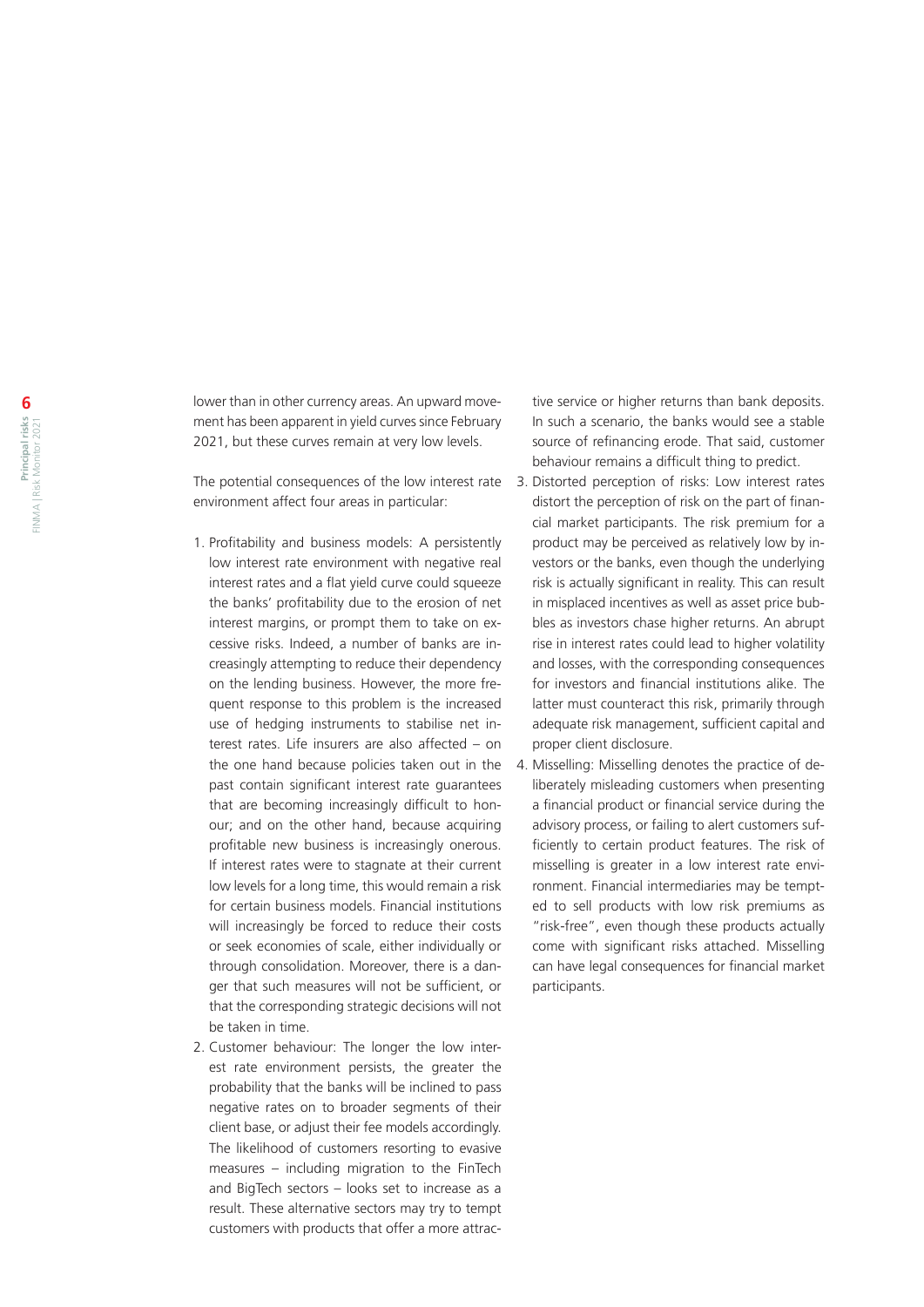### <span id="page-6-0"></span>**Correction in the real estate and mortgage market (**↑**)**

*The real estate market has proved resilient in the face of the coronavirus pandemic, not least thanks to government support packages and monetary policy interventions. Indeed, mortgage volumes have actually increased further. The investment property submarket shows indications of overheating, while investor and user markets have diverged in recent years. By contrast, vacancies have declined over the last year. However, this does not change the general risk appraisal. Price growth has accelerated further in the owner-occupied housing market, with property prices having increasingly decoupled from income development.*

Negative interest rates pose a risk of bubbles developing in various asset classes, particularly in the real estate market. In the investor market, property remains coveted as an investment, as it at least promises positive returns in a persistently low interest rate environment. Due to the declining demand for commercial and office premises as a result of the coronavirus pandemic, investors are focusing their attention even more strongly on the residential property segment. This is subjecting residential property prices to upward pressure. Demand in the user market has remained stable over the reporting period. However, there is evidence of a shift in demand towards larger apartments, a phenomenon triggered by the surge in working from home during the pandemic. Vacan-

#### **Real estate prices and income (indexed)**

Indexed to Q1 2000 = 100



 Privately owned Single family houses GDP per capita

Change in real estate prices and development of income (GDP per capita). Source: Wüest Partner, IAZI, FSO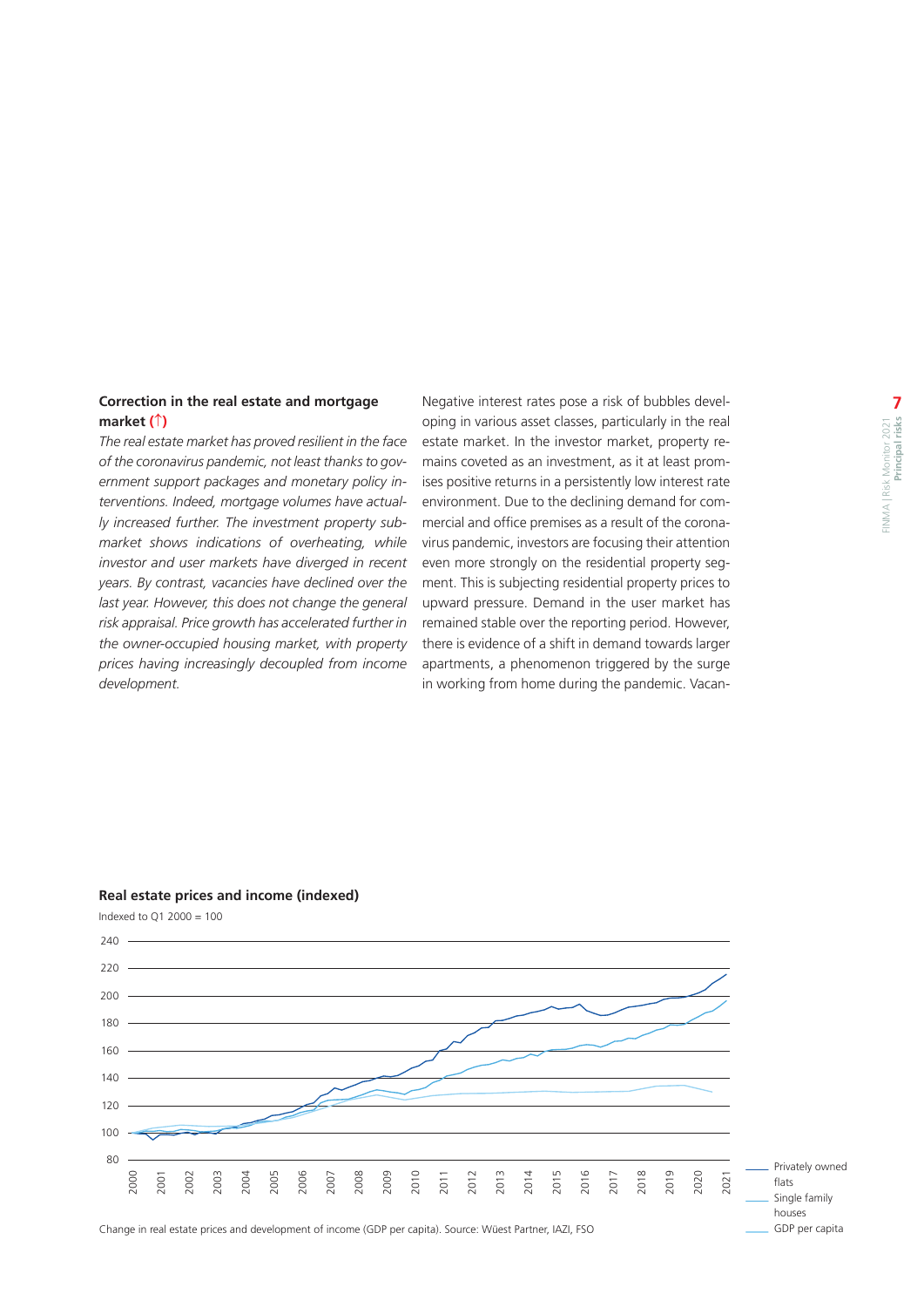cies have declined recently in both the rental and ownership segments. On the one hand, net immigration has remained high due to the fall in the number of people emigrating during the pandemic, while on the other construction activity has declined. Risks have not increased in the residential property sub-market as a result. However, it is too early to call a trend reversal in the user market.

The price of owner-occupied housing has once again risen strongly since the outbreak of the coronavirus pandemic, namely by some 6% annually (see graph on page 7). The pandemic has increased the importance of the home, particularly as working from home allows employees to consider property purchases further away from the workplace. The demand for home ownership has increased as a result, and has been additionally spurred by record-low mortgage interest rates. Supply has been scarce for years, which has further fuelled price growth. But this price momentum has further increased the divergence between property prices and incomes, which suggests a bubble is building.

Whereas economic output slumped during the coronavirus crisis, mortgage volumes increased further. As a result, the mortgage debt to GDP ratio in Switzerland has increased further. Total debt as a proportion of economic output has been increasing for years, which increases risks in the system. On the other hand, the intensification of self-regulation by the Swiss Bankers Association<sup>1</sup> – which took effect on 1 January 2021, and is considered by FINMA as the minimum standard – has had some impact. For example, the risk profile with regard to the loan-tovalue ratio of newly granted mortgages for invest-1Guidelines of the Swiss<br>Bankers Association on **ment properties has improved. In other words, the** in turn trigger liquidity problems. size of the average new mortgage granted has decreased in relation to property prices. Analysis of the risk profile of existing mortgages is not possible, however, as the corresponding data is lacking. Moreover, the self-regulation guidelines do not apply to the

"buy-to-let" segment<sup>2</sup> hence the risk profile here is likely to be higher.

The development of newly granted mortgages continues to exhibit increased affordability risks. In the area of outstanding mortgage loans, the data required to undertake an appraisal of financial stability risks in the mortgage market and an improvement in prudential oversight is lacking. One macroprudential instrument in this area is the countercyclical capital buffer (CCyB), which increases the banks' freedom of manoeuvre and resilience in a crisis. The CCyB counteracts imbalances in the mortgage and real estate market. It is currently suspended, but can be reactivated by the Federal Council subject to an application from the Swiss National Bank following consultation with FINMA.

The consequences of a real estate crisis would be significant for the Swiss financial centre. Stress tests carried out by FINMA show that a real estate crisis involving sharp price corrections could lead to losses in double-digit billion territory, with the result that just under half of the banks in the random sample would no longer fulfil minimum capital requirements. As mortgages are the most important pillar of business for the majority of banks, this would have significant consequences for financial stability. Insurers too would suffer painful losses in their mortgage and real estate portfolios in the event of a real estate crisis. In addition, liquidity measures and a need to reduce risk could force insurers to sell off real estate investments. This would have the effect of further intensifying the slump in property prices. For real estate funds, price corrections would entail valuation losses and the resulting fund outflows, which could

<sup>1</sup> Guidelines of the Swiss [Bankers Association on](https://www.swissbanking.ch/en/topics/regulation-and-compliance/mortgage-market-regulation)  [minimum requirements for](https://www.swissbanking.ch/en/topics/regulation-and-compliance/mortgage-market-regulation)  [mortgage loans, August](https://www.swissbanking.ch/en/topics/regulation-and-compliance/mortgage-market-regulation)  [2019.](https://www.swissbanking.ch/en/topics/regulation-and-compliance/mortgage-market-regulation)

2 Real estate segment in which a property is purchased with a view to renting it out to a third party.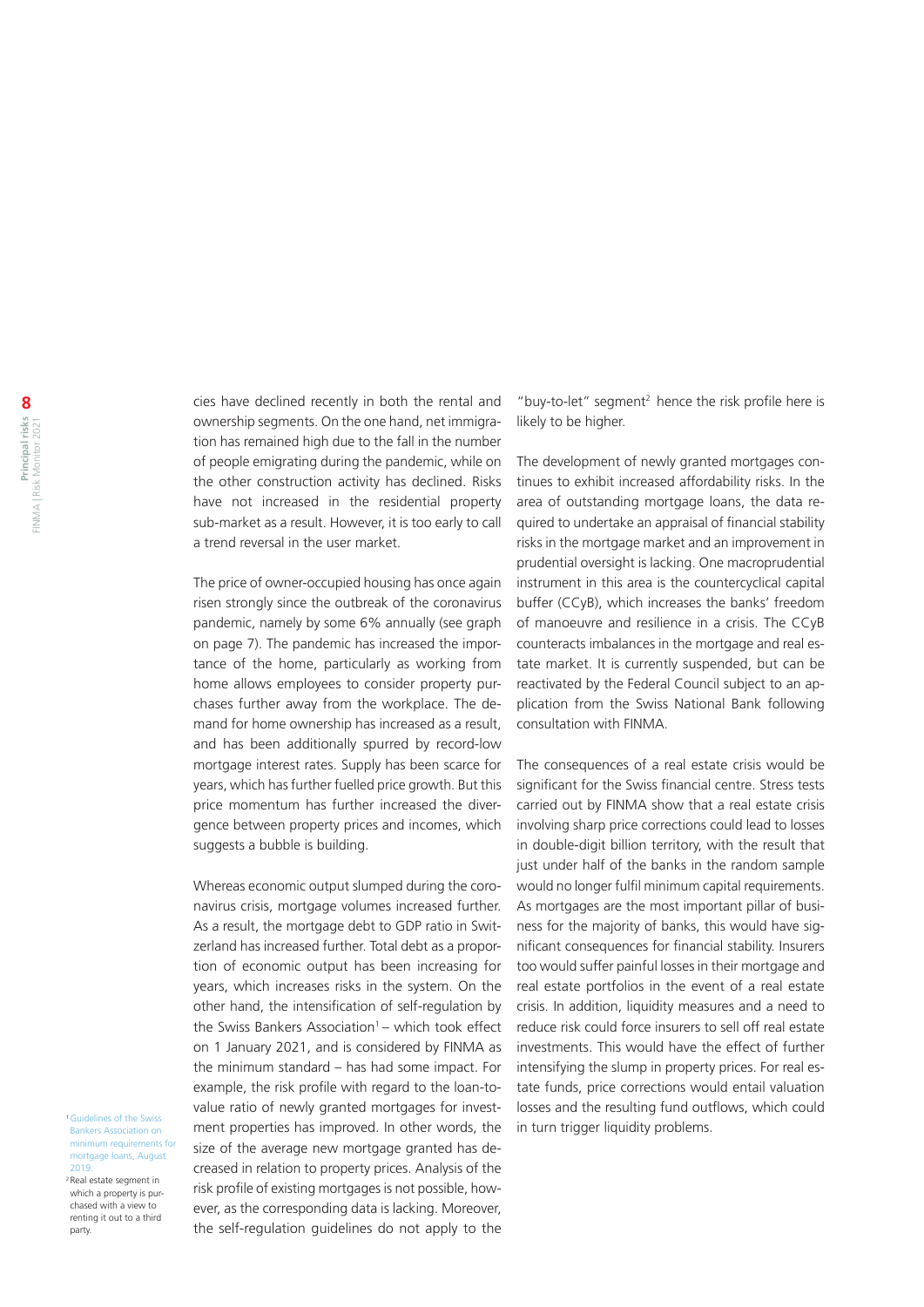### <span id="page-8-0"></span>**Defaults or adjustments to corporate loans or bonds abroad (**→**)**

*Corporate bond credit spreads have narrowed since their dramatic widening in the first quarter of 2020. Premiums for investment-grade and high-yield borrowers have been at around the average for the last few years. Credit quality continues to be a particular problem for companies that have had to restrict their operations due to health policy measures (such as travel restrictions), e.g. those in the tourism and transport sectors.*

The coronavirus pandemic and the associated health policy precautions have led to many companies around the world suffering declines in sales and earnings, in some cases dramatically so. Various economic policy measures have been introduced to cushion the blow, particularly in developed countries. Should the health policy restrictions remain in place for longer or if economic policy measures are withdrawn abruptly, risks could emerge. These would be generally higher in countries with a more constrained policy space. Accordingly, corporate loans and bonds abroad need to be carefully monitored.

On top of this comes the risk that the economic support measures in place are having the effect of delaying necessary structural change, while at the same time exacerbating corporate indebtedness. Should interest rates rise or the support be withdrawn, these companies could go bankrupt.

Possible defaults or corrections in the market for corporate credits and bonds would affect banks and insurers in equal measure.

– Banks: Defaults in the international corporate credit business will in all probability increase. Globally active Swiss banks, especially the two large banks, grant loans to corporate clients outside Switzerland that are not (or only partially) sold on to investors. As a result, the risks of impairments to these loans remain on the balance sheets of the banks, at least in part. Internationally active Swiss banks are also active in the area of leveraged finance (primary granting of corporate loans for a credit-financed company takeover). They bundle and syndicate loans to sell to investors with relatively high risk appetite, among other things due to low interest rates. Risks can also

#### **Benchmark Credit Default Swap (CDS) Indices Investment Grade**



Source: Bloomberg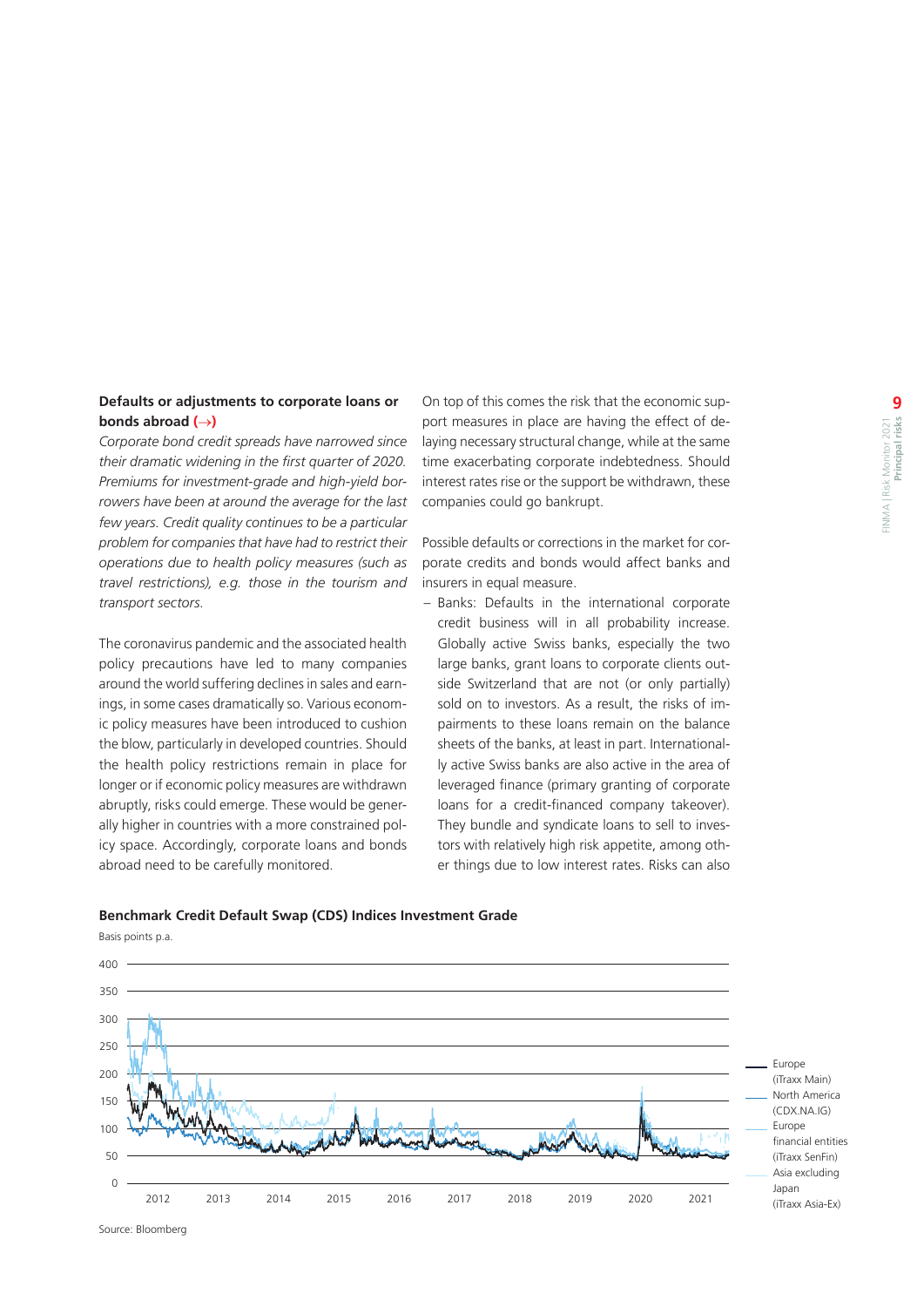materialise in other areas of investment banking. Examples of major defaults in the international lending business include the family office Archegos, the financing company Greensill and the Chinese real estate company Evergrande. Some Swiss banks were also affected by these developments.

– Insurers: Widening corporate bond spreads have only a moderate impact on tied assets. However, any significant exacerbation of this situation could greatly increase the probability of default with the attendant losses in tied assets too. As bonds tend to account for a large proportion of tied asset portfolios, a certain amount of portfolio switching would be required for insurers to continue meeting their promises. On the basis of market-consistent valuation as per the Swiss

Solvency Test (SST), substantial price corrections in corporate bonds would lead to a reduction of both risk-bearing capital and the SST ratio at many insurers. However, as at the end of 2020, an average of less than two per cent of insurers' investments were in sub-investment grade corporate bonds (rated below BBB-).<sup>3</sup>

3 Includes bonds without a rating.



### **Benchmark Credit Default Swap (CDS) Indices High Yield**

Basis points p.a.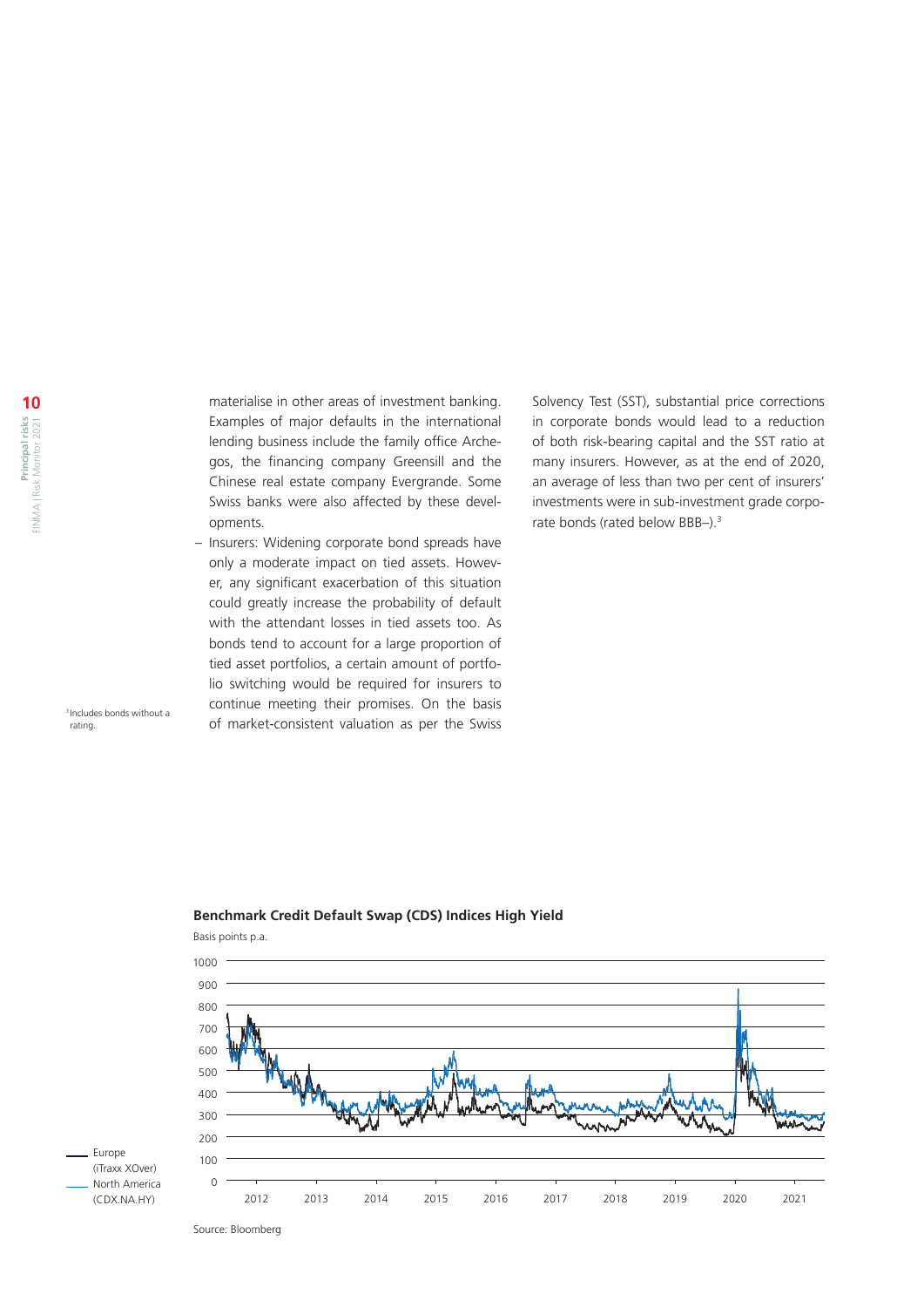#### <span id="page-10-0"></span>**Cyber risks (**→ **)**

*The coronavirus pandemic has given an extra boost to digitalisation. However, greater digitalisation also increases the dependency on information communication technologies, which can give rise to significant vulnerabilities at Swiss financial institutions. For example, IT system outages and disruptions, particularly those resulting from cyberattacks, can jeopardise the availability, confidentiality and integrity of critical services and functions. Depending on the nature of the cyberattack in question, this can have repercussions not only for individual financial institutions but on the functioning of the Swiss financial centre as a whole. The pandemic has increased these vulnerabilities, as the proliferation of working from home has opened up new weak spots for attackers, for example. Risk therefore remains high in this area.*

Cyber risks have been all too apparent once again in 2021. A number of successful cyberattacks on established companies in Switzerland and elsewhere have made the headlines. Examples of this in 2021 include the successful attacks on the US company Colonial Pipeline in May and on a Swiss municipal administration in August. Attackers are becoming ever more professional, as well as increasingly organised in their approach. This makes the effective prevention and combating of these attacks more important, which in turn poses major challenges.

The various reports on cyberattacks received by FINMA in keeping with its [Guidance 05/2020](https://www.finma.ch/en/documentation/finma-guidance/) "Duty to report cyberattacks pursuant to Article 29 para. 2 FINMASA" make this all too clear. In the first year since entry into force of this guidance, no fewer than

#### **Breakdown of cyber reports received by FINMA**

#### **Type of attack**  in %

DDoS: 58 Misused identity: 5 **Misuse/inappropriate use** of technology infrastructure: 1 Malware: 14 **Unauthorised access: 22** 

Source: FINMA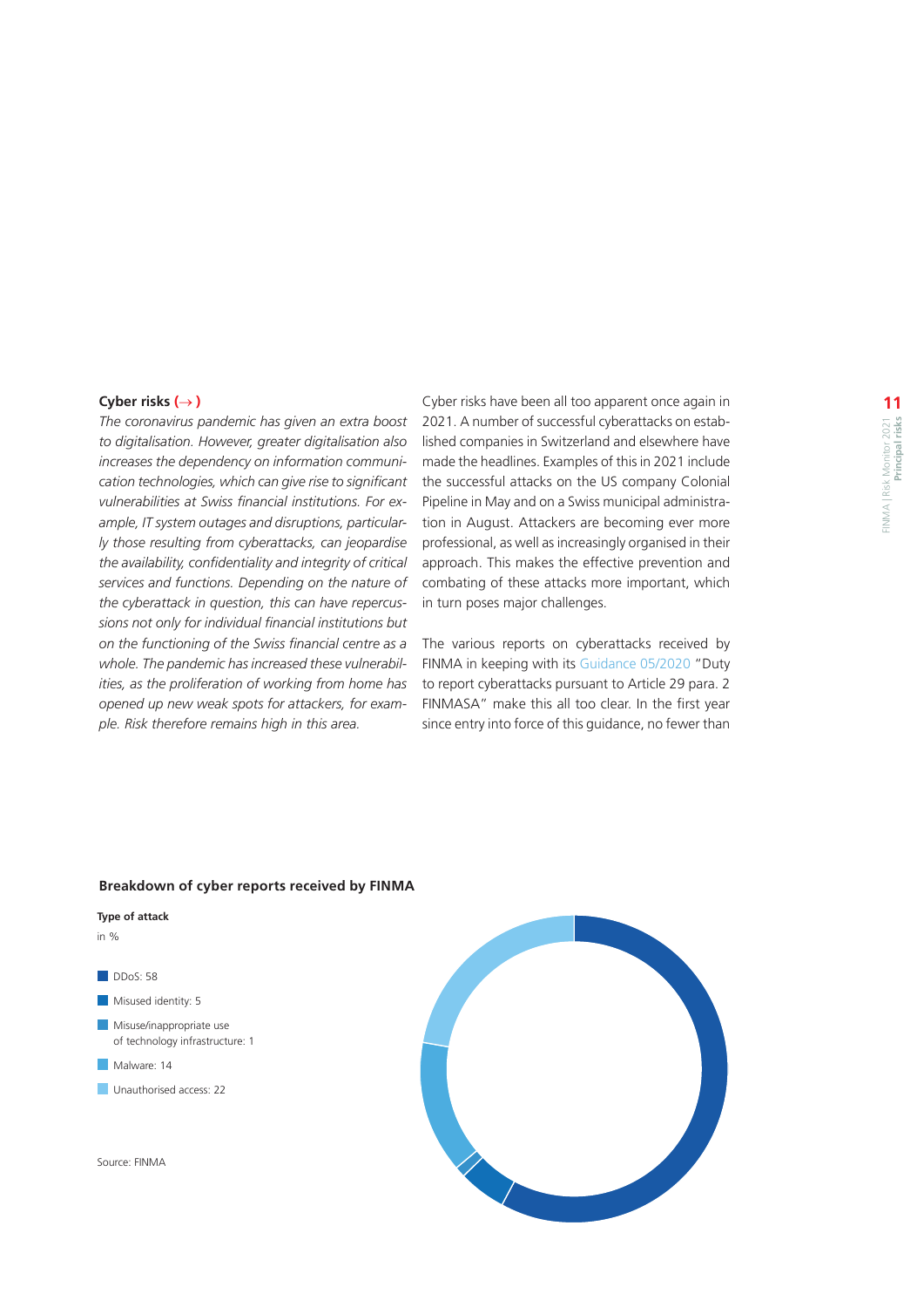# **Attack vector**  in % **Exploitation of software vulnerability: 12** Email: 3



Source: FINMA

80 cyberattacks have been reported to FINMA. More than a half of the reports received by FINMA relate to attacks on availability through Distributed denial of service (DDoS). This situation occurs when a given infrastructure is blocked by a network of predominantly externally controlled computers. The second-largest type of attack after DDoS attacks is unauthorised access to the infrastructure of supervised entities, followed by attacks involving malware (see graph on page 11). The most frequent attack method was the web-based attack, which in most cases related to the above-mentioned DDoS attacks. A significant number of reports received by FINMA related to the exploitation of security gaps that were not addressed in a timely manner. Identity theft was a very common issue in connection with previous phishing attacks (see graph above). Since the start of 2021 there have been an increasing number of reports of successful attacks on the supply chains of supervised entities, with repercussions for outsourced critical data or key interfaces with third parties. Around 25% of reports submitted to FINMA related to this issue.

A successful cyberattack can have serious consequences for the functioning of the Swiss financial centre. It may, for example, delay the provision of a financial service or even render it impossible. For the financial markets to function properly, institutions that provide integrated or interlinked services are particularly important – e.g. financial market infrastructures, critical service providers of key IT systems for the financial centre and systemically important financial institutions. A successful attack on an institution of this kind could prove damaging not just to other financial institutions, but also to the Swiss economy as a whole. The reputational damage would be substantial, and confidence in the Swiss financial centre would be undermined. The effective prevention and combating of such attacks is therefore extremely important, including in the area of training for cyber risks and in connection with emergency processes for eliminating critical weak points.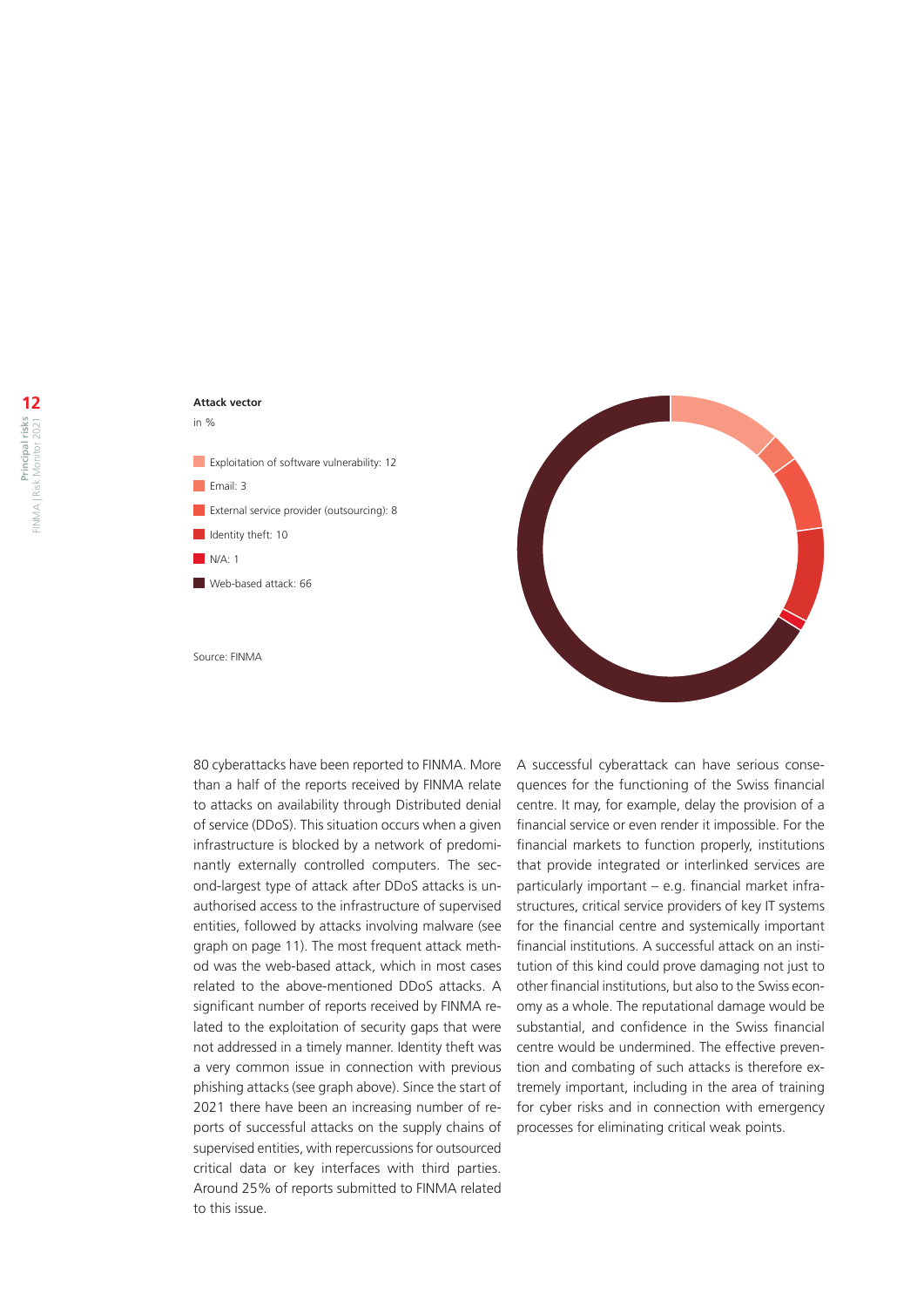#### <span id="page-12-0"></span>**Money laundering (**→**)**

*The Swiss financial centre is a leading global cross-border wealth management hub for private clients. This makes it particularly exposed to money-laundering risks. Breaches of due diligence and reporting obligations can result in major sanctions and reputational damage for financial institutions both in Switzerland and abroad. In the past year, money laundering risk has remained high.*

A large number of new customers of the Swiss asset management industry are to be found in the emerging markets, where there is a significant threat of corruption. Recent global corruption and money-laundering scandals, as well as the numerous violations of money-laundering regulations by financial institutions, show that the risks for financial institutions involved in the cross-border wealth management business remain high. Experience has shown that the financial flows associated with corruption and embezzlement can involve not just affluent private clients, who often qualify as politically exposed persons, but also state or quasi-state organisations

and sovereign wealth funds. The risks are increased further by complex structures that may impair transparency when it comes to identifying the beneficial owners of the assets concerned. These structures include the likes of domiciliary companies, fiduciary relationships and insurance wrappers.

In the past year, FINMA has been dealing with five enforcement cases in connection with the Venezuelan oil conglomerate PDVSA,<sup>4</sup> with three of these cases now closed. These cases clearly illustrated the following points: a bank's compliance framework must be adapted in line with risk appetite; institutions must establish the provenance of assets and whether the clients concerned really are the beneficial owners; and they must report any dubious relationships to the Money Laundering Reporting Office (MROS).

The increase in the number of MROS reports indicates a cultural shift as well as better monitoring systems, but also the continued existence of a number of very significant risks. The reports submitted to the MROS and the corresponding calculations reveal an increase



#### **Number of reported business relationships 2011–2020<sup>5</sup>**

Number of business relationships – estimate for 2020

Number of reports 2020

4   Cf. breaches of moneylaundering provisions: FINMA investigated the responsibility of various Julius Baer managers; https://www.finma.c [news/2021/01/20210121](https://www.finma.ch/en/news/2021/01/20210121-mm-jb/)  $m$ -ib/ 5 As ["goAML",](https://www.fedpol.admin.ch/fedpol/en/home/kriminalitaet/geldwaescherei/meldung.html) a new sys-

tem for reporting suspicious activities, was introduced in 2020, the calculation method changed. To facilitate comparison with the statistics from previous years, the MROS relies on the assumption that any report of suspicious activity submitted to the MROS by Swiss financial intermediaries for the 2019 financial year encompasses an average of 1.8 business relationships.

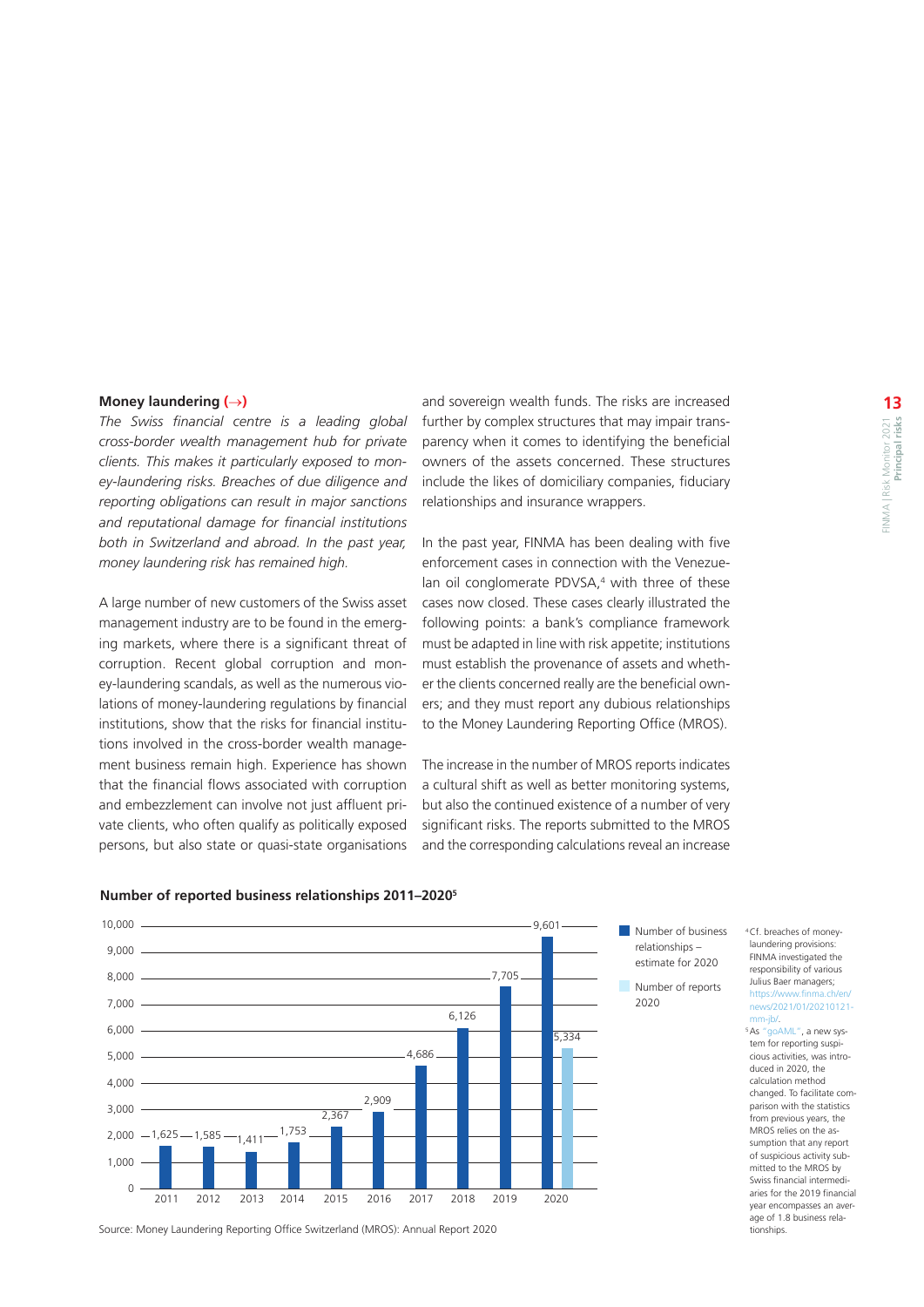#### <span id="page-13-0"></span>**Main factors arousing suspicion in 2020**



Source: Money Laundering Reporting Office Switzerland (MROS): Annual Report 2020

of around 25% for the year 2020 (see graph on page 13). For the first time, moreover, transaction monitoring was the method that most frequently revealed suspicious conduct on the part of financial intermediaries (36%, see graph above). For many years, media reports were the primary source of information. This development could point to greater awareness and a more proactive approach on the part of banks when exercising their reporting obligations.

In addition to the well-established money-laundering risks (especially in connection with cross-border asset management), risks in the crypto area are becoming increasingly apparent, particularly in connection with cryptocurrencies. While new technologies facilitate efficiency improvements in the financial area, the threats of money laundering and the financing of terrorism are also heightened due to the potential for greater anonymity along with the speed and cross-border nature of transactions. In particular, cryptocurrencies are often used in connection with cyberattacks, or as a means of payment for illegal trading on the dark web. Money laundering risks can

be significant for FinTech companies too. Financial institutions active in this area that do not have adequate money-laundering risk defences could seriously damage the reputation of the Swiss financial centre.

#### **Market access (**→**)**

*Changes to and restrictions on access to foreign target markets that are of importance to Swiss financial institutions may have repercussions for the revenue streams of the Swiss financial centre. The risk of restricted market access has barely changed in 2021, and remains high.*

Over the last few years, there has been increasing evidence of a trend towards the fragmentation of financial markets. Thus, the market access regimes applicable to foreign providers in a number of different jurisdictions have been tightened up accordingly. Among other things, foreign authorities are imposing more rigorous requirements regarding the availability of information on the supervision of financial institutions with cross-border business. This, for exam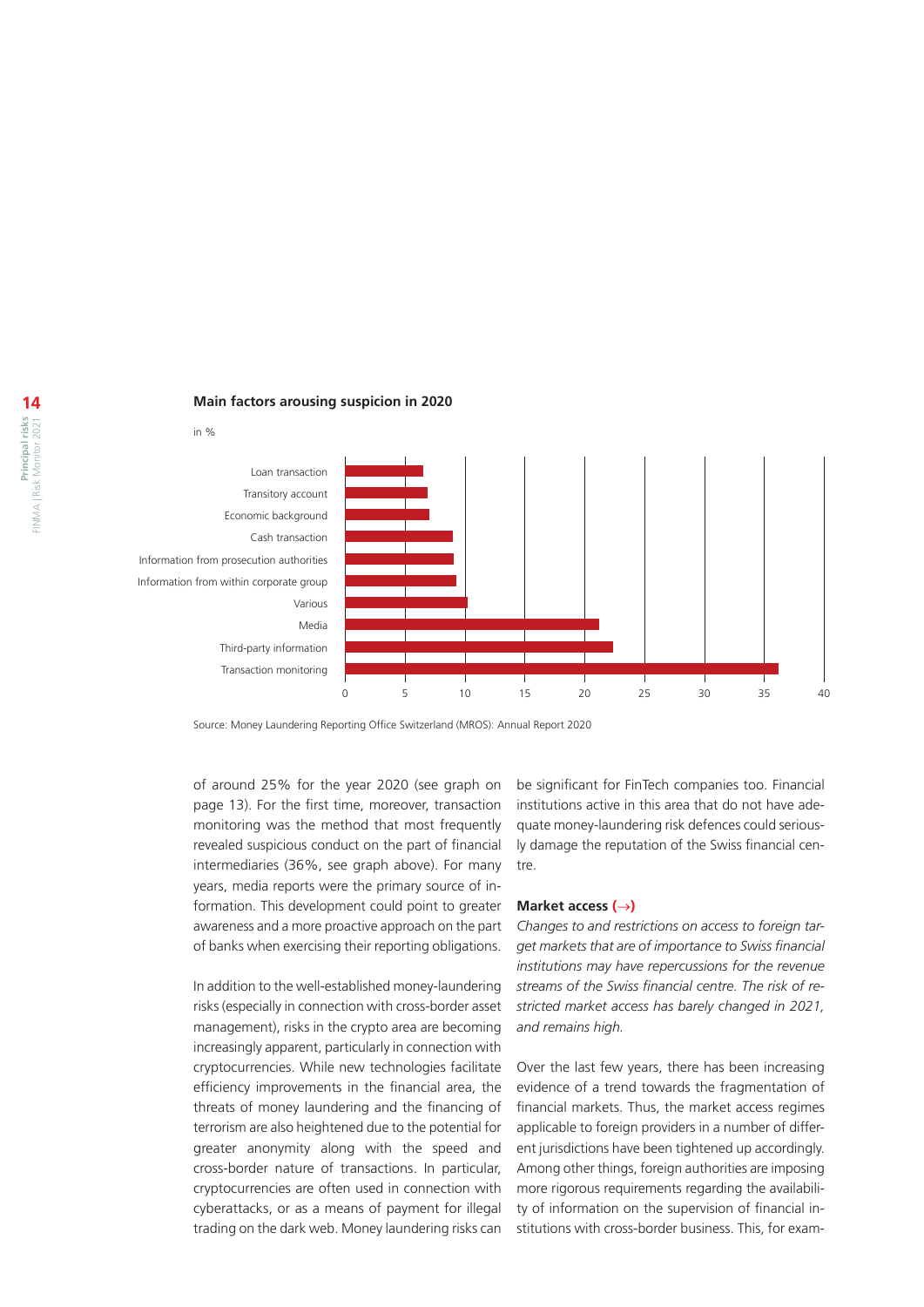<span id="page-14-0"></span>ple, encompasses the direct transfer of information by Swiss financial institutions as well as cooperation with FINMA.

At a European level, there have been no changes in respect of the market access situation over the last year. This applies in particular to the equivalence procedure with Switzerland, including the stock market equivalence that ceased to be recognised in 2019. The risk of more complicated access to the EU market has become more pronounced for Switzerland as a non-EU state – due on the one hand to Brexit and, on the other, to the absence of a regulated relationship with the EU in financial market matters. It is also still possible that the EU will tighten up its rules for the provision of cross-border financial services to clients outside of the EU. One example of this is the delegation norm that applies in asset management and allows certain funds to be managed from Switzerland, but has now been called into question.

To improve cross-border market access for a broad spectrum of financial services in the insurance, banking, asset management and capital market infrastructure areas,<sup>6</sup> Switzerland has been seeking closer collaboration with the United Kingdom.<sup>7</sup> This initiative could bring about some improvement in market access. Overall, however, developments remain shrouded in legal uncertainty, which could give rise to additional costs for Swiss financial institutions. Restrictions on cross-border financial services could restrict the business opportunities open to financial institutions and asset managers in Switzerland and lead to a possible outsourcing of jobs abroad.

### **Discontinuation of LIBOR (now removed from list of principal risks)**

*The LIBOR era is set to expire at the end of 2021. Ever since the UK's Financial Conduct Authority (FCA) announced in 2017 that it would no longer be supporting LIBOR after 2021, supervisory authorities at both a national and international level have been working to develop a plethora of instruments to ensure the orderly replacement of LIBOR. On 5 March 2021, the ICE Benchmark Administration (IBA) and the FCA finally regulated the details of the replacement of LIBOR in the five major currencies. To deal with the remaining "tough legacy" agreements, US dollar LIBOR is to be continued for the most frequently used tenors until the end of June 2023. "Tough legacy" is the term used to describe LIBOR-based agreements without robust fallback clauses that cannot be converted to an alternative mechanism before the end of 2021. A synthetic LIBOR rate for 1-month, 3-month and 6-month contracts in pounds sterling and yen will be made available for a limited period of time. By contrast, no safety cushion will exist for CHF LIBOR and EUR LIBOR.*

In its [Guidance 10/2020,](https://www.finma.ch/en/news/2020/12/20201204-am-libor/) FINMA set out a LIBOR transition roadmap, and has closely monitored its implementation at the most heavily exposed institutions over the course of 2021. These supervised institutions have made a key contribution to preventing a disorderly exit from the LIBOR era by launching products based on alternative reference rates (such as the SARON mortgage, for example).

Overall, the efforts of all involved parties have resulted in a 70% reduction in the volume of LIBOR-based agreements without robust fallback clauses falling due after 2021 across all currencies since the start of 2020 (status as at end of July 2021). In the case of agreements based on CHF and EUR LIBOR, the reduction even amounts to almost 90%. Thanks to this progress, a disorderly LIBOR transition no longer con-

6 See FINMA news ["Trading](https://www.finma.ch/en/news/2021/02/20210203-meldung-uk-handelsplaetze/)  in Swiss shares: re [tion of various UK trading](https://www.finma.ch/en/news/2021/02/20210203-meldung-uk-handelsplaetze/)  [venues"](https://www.finma.ch/en/news/2021/02/20210203-meldung-uk-handelsplaetze/).<br><sup>7</sup> Mutual Recognition Agreement, cf. also https://ww [sif.admin.ch/sif/en/home/](https://www.sif.admin.ch/sif/en/home/bilateral/lander/vereinigtes-koenigreich-uk-.html) [bilateral/lander/verein](https://www.sif.admin.ch/sif/en/home/bilateral/lander/vereinigtes-koenigreich-uk-.html)[igtes-koenigreich-uk-.html](https://www.sif.admin.ch/sif/en/home/bilateral/lander/vereinigtes-koenigreich-uk-.html).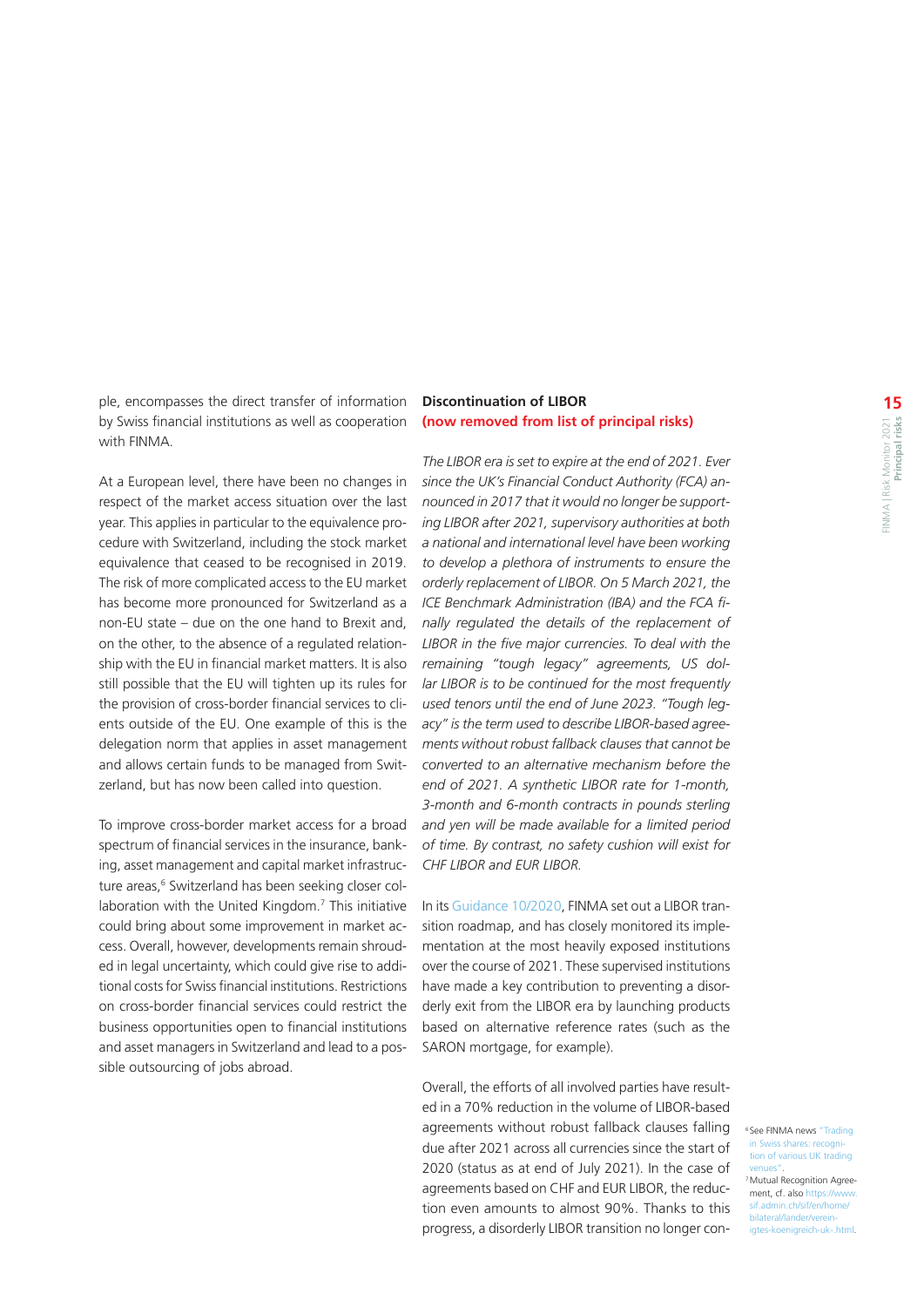stitutes a principal risk, even if further work on the part of supervised entities is required in the last few weeks of 2021.

At the same time, FINMA has pointed out that the downgrading of the appraisal of this risk does not mean that risks no longer exist in this area. Indeed, certain supervised entities with residual "tough legacy" agreements in place could still be substantially exposed to legal, valuation and operational risks at the year-end. FINMA will therefore continue to closely monitor the most impacted banks and securities firms in 2022 too, particularly the reduction in the number of residual "tough legacy" agreements.<sup>8</sup>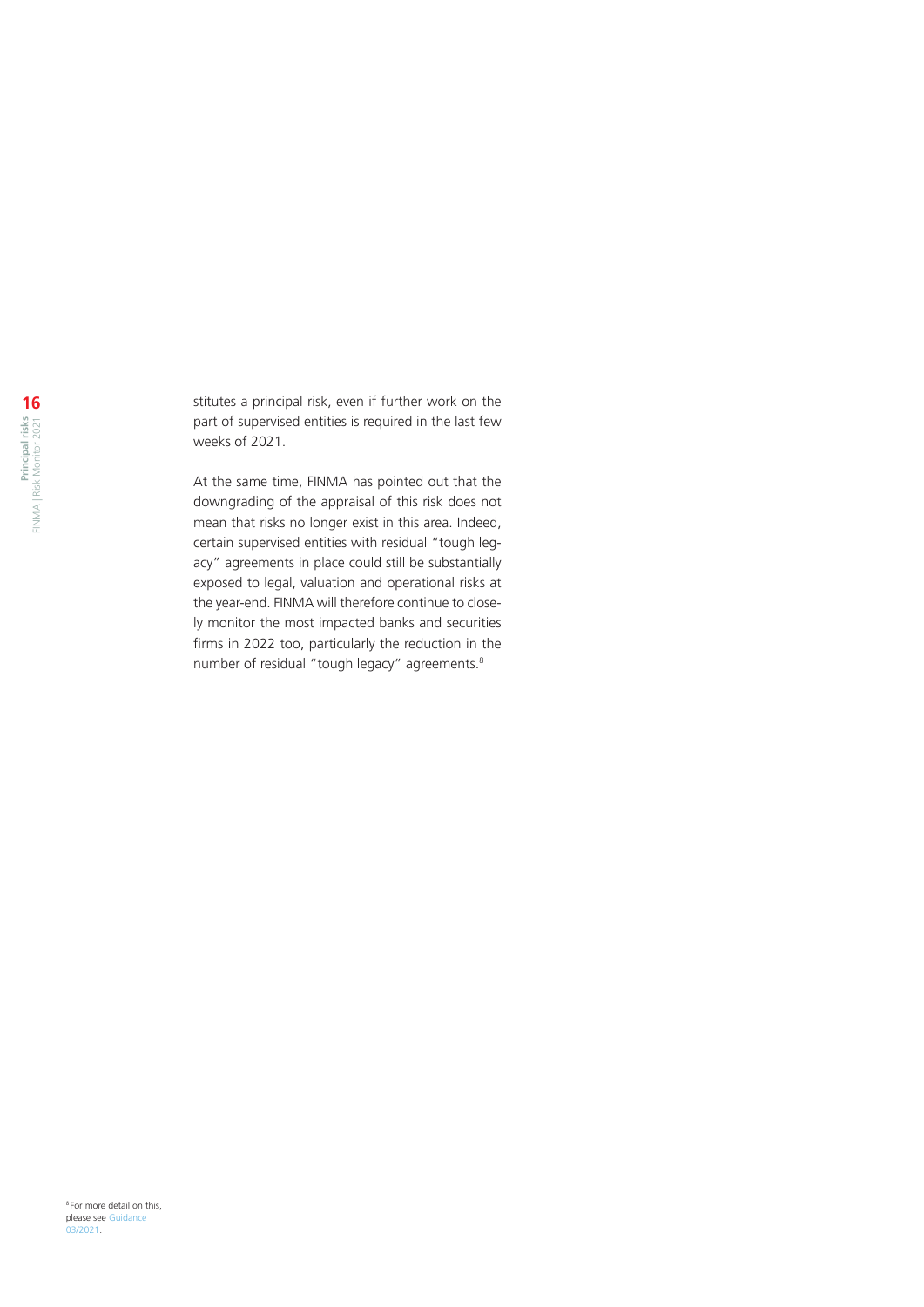# <span id="page-16-0"></span>**FINMA's supervisory focus**

FINMA aligns its supervisory focus with the risks described above. In doing so, it concentrates on the following key areas in particular:

The *low interest rate situation* remains a key topic in the supervisory dialogue between FINMA and the institutions it supervises. FINMA observes whether the banks are passing on negative interest rates to their clients, and how these clients respond. In addition, FINMA supervises the implementation of interest rate risk stress tests at the banks. Low interest rates also affect the various segments of the insurance industry. FINMA is therefore continuing to analyse the appropriateness of reserves, particularly in the case of life insurance providers.

The *real estate and mortgages market* has been another key focus of FINMA's supervisory activities for many years. The development of the market and credit portfolios for investment properties remain a specific point of focus. Owing to the coronavirus pandemic, value adjustments, depreciation and at-risk receivables are under particularly close scrutiny. FINMA reviews a comprehensive credit register in order to obtain – in the sense of data-based oversight – a complete overview of mortgage portfolios and mortgage volumes. FINMA continues to conduct stress tests for mortgage risks with certain banks. It selects banks in a risk-based way in order to analyse their resilience in the event of a real estate crisis. With regard to the Basel III final reform package, FINMA is advocating appropriate implementation in order to reduce the risks in the mortgage market through greater differentiation. In the area of asset management, FINMA conducts in-depth analysis of Swiss real estate funds. Further stress tests are taking place in the insurance area with a view to understanding the influence that real estate held in insurers' portfolios may have on these companies' solvency.

From time to time, FINMA investigates possible *defaults on or adjustments to corporate loans* with the banks under its supervision. It has established its own internal warning system for country risks. If there is a material exposure to countries in financial difficulties, FINMA also critically explores the banks' risk appetite in relation to such countries. For particularly exposed financial institutions, a sensitivity analysis of the overall capital ratio is conducted. In addition, FINMA has opened enforcement proceedings in connection with the latest events surrounding the companies Archegos and Greensill.<sup>9</sup> When calculating the capital requirements that apply to insurance companies, FINMA takes into account the increased credit risks attached to corporate bonds as a result of the coronavirus pandemic. Where necessary, it addresses this topic with the companies that are particularly affected.

Where the combating of *cyber risks* is concerned, FINMA communicates to supervised entities what it expects in terms of the approach that should be taken to combat such risks. FINMA continues to focus primarily on improvements to the crisis management toolkits of supervised financial institutions and their stakeholder groups. FINMA has further expanded its resources in the cyber area, and has increased the number of cyber-specific on-site supervisory reviews in this area this year, just as it did in 2020. It is conducting cyber stress scenarios with a number of institutions. In addition, FINMA evaluates the cyberattack reports it receives in line with [FINMA Guidance](https://www.finma.ch/en/documentation/finma-guidance/)  [05/2020,](https://www.finma.ch/en/documentation/finma-guidance/) and supervises institutions as they take the corresponding measures.

In its supervision of *measures to combat money laundering,* FINMA prescribes an audit programme that takes account of various business models. The scope and content of the audit depend on the specific risk of money laundering at the financial institution under scrutiny. FINMA continues to focus on risk management at financial institutions that look after politically exposed or quasi-state clients. It continues to report on good practices in its Annual Report. Where nec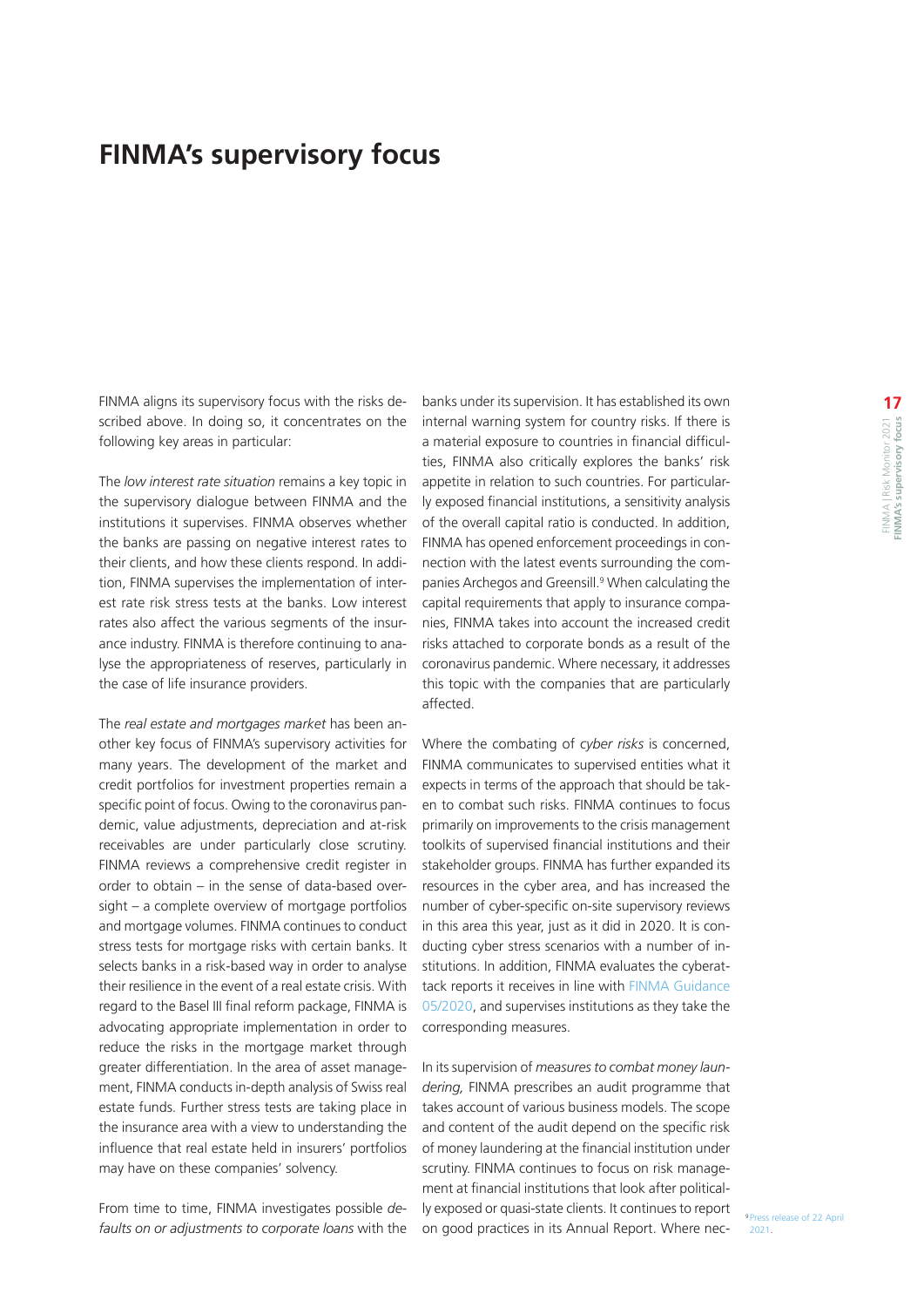essary, FINMA also continues to pursue enforcement proceedings. An additional focus now lies on the complex structures and activities found in the crypto area. Specific measures are being taken to reduce money laundering risk in this sphere. The threshold for foreign exchange transactions in cryptocurrencies was reduced from CHF 5,000 to CHF 1,000 in FINMA's revised Anti-Money Laundering Ordinance (AMLO-FINMA) in 2020, while FATF standards on dealing with so-called virtual asset service providers were implemented in mid-2019. In addition, FINMA published [guidance](https://www.finma.ch/en/news/2019/08/20190826-mm-kryptogwg/) in 2019 to illustrate how it applies prevailing Swiss anti-money-laundering regulations to cryptocurrencies and the blockchain area generally. Furthermore, the supervisory audit report has been supplemented with the new audit item "Virtual assets / virtual asset service providers". This will allow audit companies to place a specific focus on cryptocurrency transactions when carrying out the supervisory audit.

FINMA continues to closely monitor the legal and reputational risks associated with *access to foreign markets* and to raise awareness of this problem at the affected institutions as part of its supervisory dialogue. It also assists the relevant political bodies in Switzerland in their efforts to ensure equivalence at a technical level, including in the context of the current negotiations with the United Kingdom on a Mutual Recognition Agreement in the finance area. Furthermore, like its partner authorities elsewhere in Europe, FINMA recommends the prompt implementation of the Basel III standards as comprehensively as possible.<sup>10</sup> This is conducive not just to resilience but also to market access.

#### 10 See [https://www.fi.se/](https://www.fi.se/contentassets/2a225429b12e471488dbfcd4b7531cf4/joint-letter-concerning-basel-iii.pdf) [contentassets/](https://www.fi.se/contentassets/2a225429b12e471488dbfcd4b7531cf4/joint-letter-concerning-basel-iii.pdf) [2a225429b12e471488d](https://www.fi.se/contentassets/2a225429b12e471488dbfcd4b7531cf4/joint-letter-concerning-basel-iii.pdf)[bfcd4b7531cf4/joint-let](https://www.fi.se/contentassets/2a225429b12e471488dbfcd4b7531cf4/joint-letter-concerning-basel-iii.pdf)[ter-concerning-basel-iii.](https://www.fi.se/contentassets/2a225429b12e471488dbfcd4b7531cf4/joint-letter-concerning-basel-iii.pdf) [pdf](https://www.fi.se/contentassets/2a225429b12e471488dbfcd4b7531cf4/joint-letter-concerning-basel-iii.pdf).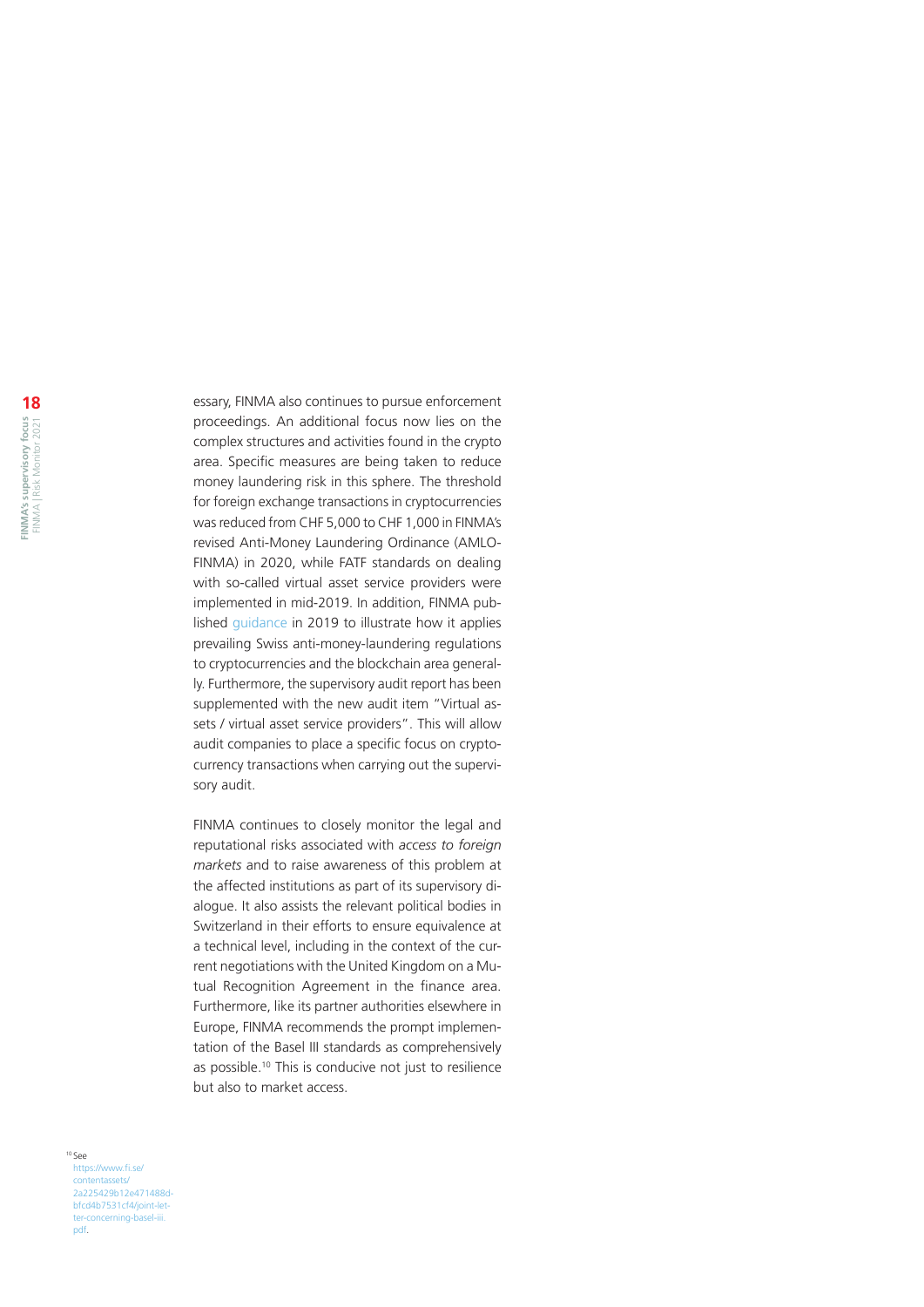# <span id="page-18-0"></span>**Longer-term trends and risks**

FINMA has also identified risks that could have an impact on the Swiss financial centre over the longer term. Below, FINMA provides an update on climate risks – last addressed in its 2019 Risk Monitor – with a supplementary appraisal of the issue of greenwashing. In this section last year, we discussed risks relating to the use of extensive data collections ("big data") in the insurance sector that can lead to "transparent" insurance clients.

#### **Climate risks and greenwashing risk**

FINMA continues to scrutinise climate-related financial risks closely. Although it should be possible to identify and mitigate climate risk via existing risk categories, the various specific risk factors concerned<sup>11</sup> mean that this long-term risk driver must nonetheless be carefully monitored. Accordingly, this topic is also now part of FINMA's strategic goals for the period 2021–2024.

The more precise capturing of the relevant climate-related risks by supervised institutions is a focus of FINMA's oversight. In a pilot project with the Swiss National Bank, which involved measuring transaction risks at the two big banks, it has been carrying out analyses of exposure to sectors with particular sensitivity to climate policy, as well as future-oriented climate scenario analyses. These initiatives facilitate a better appraisal of the corresponding risks, provide a useful basis for discussions with supervised entities and should help the authorities to develop the necessary expertise. An analysis of the exposure of internationally active insurance companies to sectors with particular sensitivity to climate policy, which was carried out at the start of 2021, makes the current challenges very clear. FINMA shares the view of the insurers involved that further efforts are needed to establish robust methods and metrics in this area.

In 2021, FINMA also launched a multi-year project on the integration of climate risks into its supervisory practice. The initial concepts for the oversight of the largest banks and insurers will be finalised by the end of 2021, providing a commensurate and riskbased foundation for supervisory activity in the area of climate risks from 2022 onwards. These concepts will then be further developed on an ongoing basis, taking into account the recommendations of the relevant international bodies. Particular emphasis will be placed on analysing the first climate-risk-related disclosures based on the requirements specified in FINMA circulars.

Where climate risks are concerned, another risk that needs to be addressed is that of greenwashing – which affects investor protection in particular. FINMA's investigations show clearly that greenwashing practices in the sale of financial products and financial services need to be monitored, and that providers often make product promises that range from the vague to the misleading. FINMA's mandate includes the task of protecting financial market clients and investors from inadmissible business practices. With regard to the prevention of greenwashing, in the absence of specific rules on the transparency of financial products and financial services that claim to be sustainable, FINMA relies on guidelines of a general nature. The prohibition of misleading claims in the marketing of Swiss collective investment schemes plays a key role here. Investors should also be able to make informed investment decisions with respect to products that are marketed as sustainable. For example, FINMA has set out the specific information that Swiss fund documentation should contain if a fund is claimed to be sustainable. In applications for product approvals, fund managers are asked for additional information on the sustainability targets pursued, their implementation and their intended impact. This makes it easier for FINMA to evaluate whether potential investors are being misled and whether the corresponding action is required. All in all, however, FINMA's freedom of manoeuvre when it comes to the efficient prevention of greenwashing is limited. For instance, there is a lack of sustainability-related trans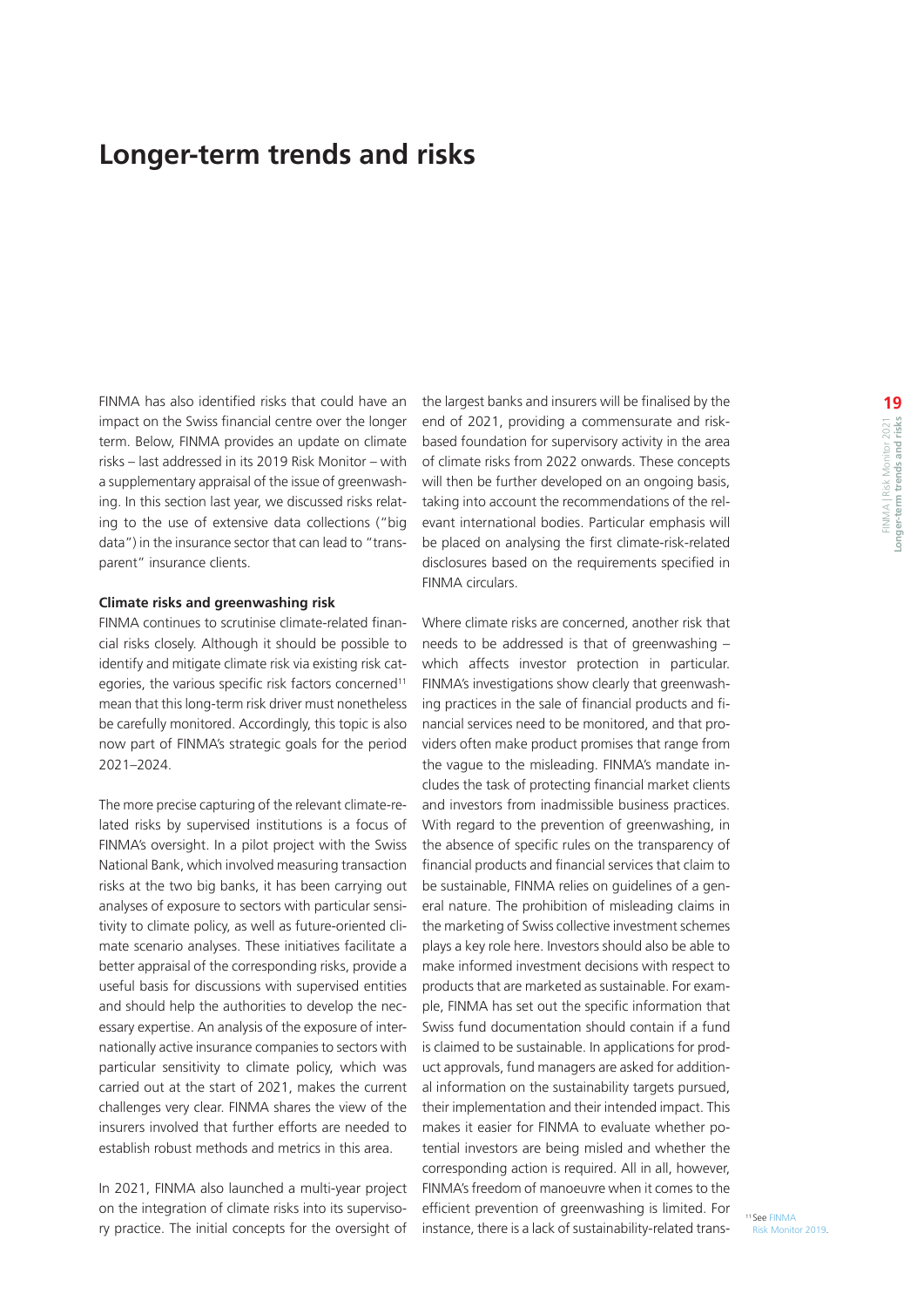parency obligations and effective supervisory bases for taking action at the point of sale. Specific regulatory measures could provide FINMA with addition al instruments for tackling greenwashing practices in a broader and more effective way.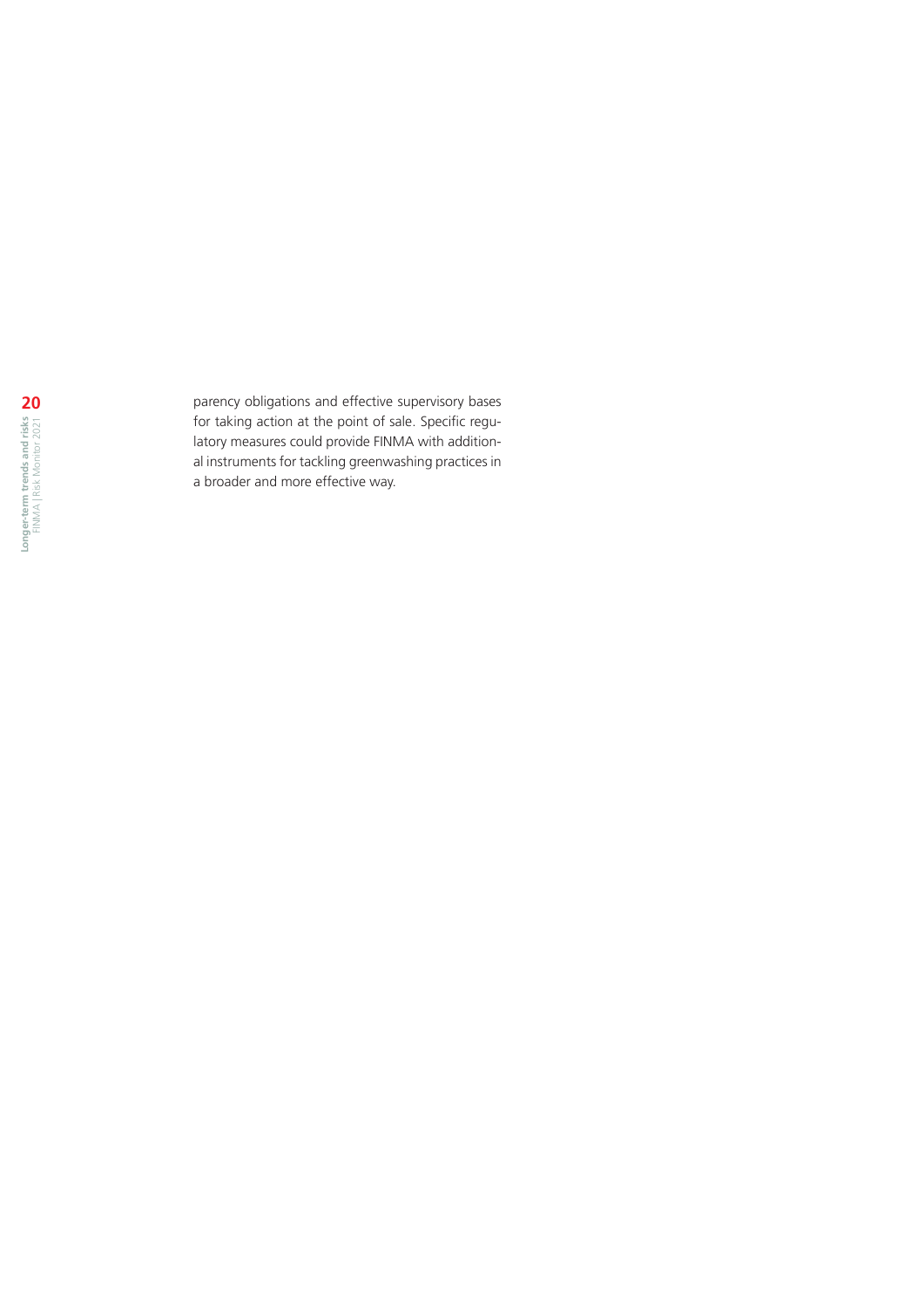# <span id="page-20-0"></span>**Abbreviations**

**CCyB** Countercyclical capital buffer **CDS** Credit default swap **Cf.** Compare **DDoS** Distributed denial of service **EU** European Union **FATF** Financial Action Task Force on Money Laundering **FCA** Financial Conduct Authority (UK) **FINMA** Swiss Financial Market Supervisory Authority **FINMASA** Swiss Federal Act of 22 June 2007 on the Swiss Financial Market Supervisory Authority (Financial Market Supervision Act; SR 956.1) **FSO** Swiss Federal Statistical Office **GDP** Gross domestic product **IBA** Intercontinental Exchange Inc. (ICE) Benchmarking Administration **IT** Information technology **LIBOR** London Interbank Offered Rate **MROS** Money Laundering Reporting Office Switzerland **p.a.** per annum **PDVSA** Petróles de Venezuela S.A. **SARON** Swiss Average Rate Overnight **SST** Swiss Solvency Test **UK** United Kingdom **USA** United States of America